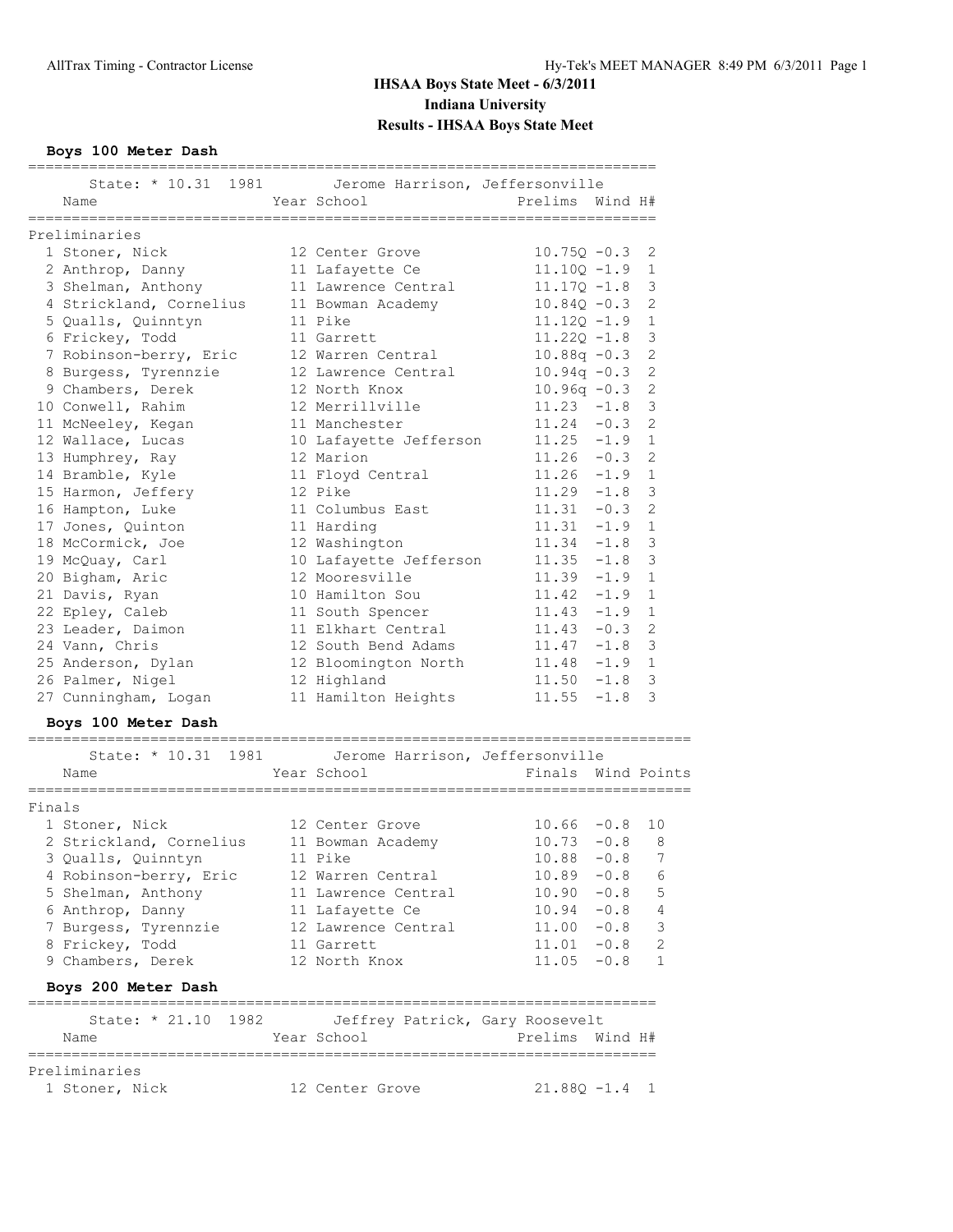### **....Boys 200 Meter Dash** 2 Strickland, Cornelius 11 Bowman Academy 21.88Q -1.9 3 3 McMillian, Jarvis 12 Hobart 22.02Q -1.3 2 4 Burgess, Tyrennzie 12 Lawrence Central 21.95Q -1.4 1 5 Qualls, Quinntyn 11 Pike 22.08Q -1.3 2 6 Conwell, Rahim 12 Merrillville 22.21Q -1.9 3 7 Barbour, Darin 12 Fort Wayne Snider 22.09q -1.3 2 8 Roby, John 11 Indpls Cath. 22.18q -1.4 1 9 Wallace, Lucas 10 Lafayette Jefferson 22.25q -1.9 3 10 Sims, Michael 12 Griffith 22.41 -1.4 1 11 McCoy, Payton 11 LaPorte 22.48 -1.4 1 12 Etgen, Cortland 12 Carmel 22.55 -1.9 3 13 McQuay, Carl 10 Lafayette Jefferson 22.62 -1.4 1 14 Murr, Brian 11 Franklin Community 22.66 -1.3 2 15 Haywood, Dyris 12 Evansville Central 22.84 -1.9 3 16 Sincavage, Casey 12 Castle 22.87 -1.4 1 17 Baumgartner, Brett 10 Fairfield 22.90 -1.3 2 18 Mathewson, Kyle 12 Churubusco 22.93 -1.9 3 19 Smith, Urston 11 Elkhart Memorial 22.96 -1.9 3 20 Frey, JJ 12 Northridge 22.98 -1.3 2 21 Ford, Percy 12 Fort Wayne Northrop 23.05 -1.4 1 22 Epley, Caleb 11 South Spencer 23.09 -1.3 2 23 Pierce, Cory 11 Martinsville 23.09 -1.9 3 24 Giesting, Chris 12 Batesville 23.10 -1.3 2 25 Rohrbacher, Reid 10 Leo 23.32 -1.3 2 26 Lane, Chris 12 Scottsburg 23.70 -1.9 3 **Boys 200 Meter Dash** ============================================================================ State: \* 21.10 1982 Jeffrey Patrick, Gary Roosevelt Name The Year School Communications of the Mind Points ============================================================================ Finals 1 Stoner, Nick 12 Center Grove 21.57 -1.7 10 2 Burgess, Tyrennzie 12 Lawrence Central 21.76 -1.7 8 3 Strickland, Cornelius 11 Bowman Academy 21.85 -1.7 7 4 McMillian, Jarvis 12 Hobart 21.96 -1.7 6 5 Qualls, Quinntyn 11 Pike 21.98 -1.7 5 6 Barbour, Darin 12 Fort Wayne Snider 22.06 -1.7 4 7 Conwell, Rahim 12 Merrillville 22.27 -1.7 3 8 Roby, John 11 Indpls Cath. 22.31 -1.7 2 9 Wallace, Lucas 10 Lafayette Jefferson 2:33.71 -1.7 1 **Boys 400 Meter Dash** ========================================================================== State: \* 46.99 2002 David Neville, Merrillville Name The Year School Finals H# Points ========================================================================== 1 Giesting, Chris 12 Batesville 47.33 3 10 2 McMillian, Jarvis 12 Hobart 47.73 3 8 3 Arvia, Chris 12 Andrean 48.69 3 7 4 Dickson, Ryan 12 Zionsville 48.72 3 6 5 Frederick, Kendal 12 Fort Wayne Snider 49.08 3 5 6 Brown, Jeron 11 Lawrence Central 49.09 2 4

 7 Schwartz, Kyle 12 Center Grove 49.86 2 3 8 Hill, Jonathan 12 Ecc 49.89 2 2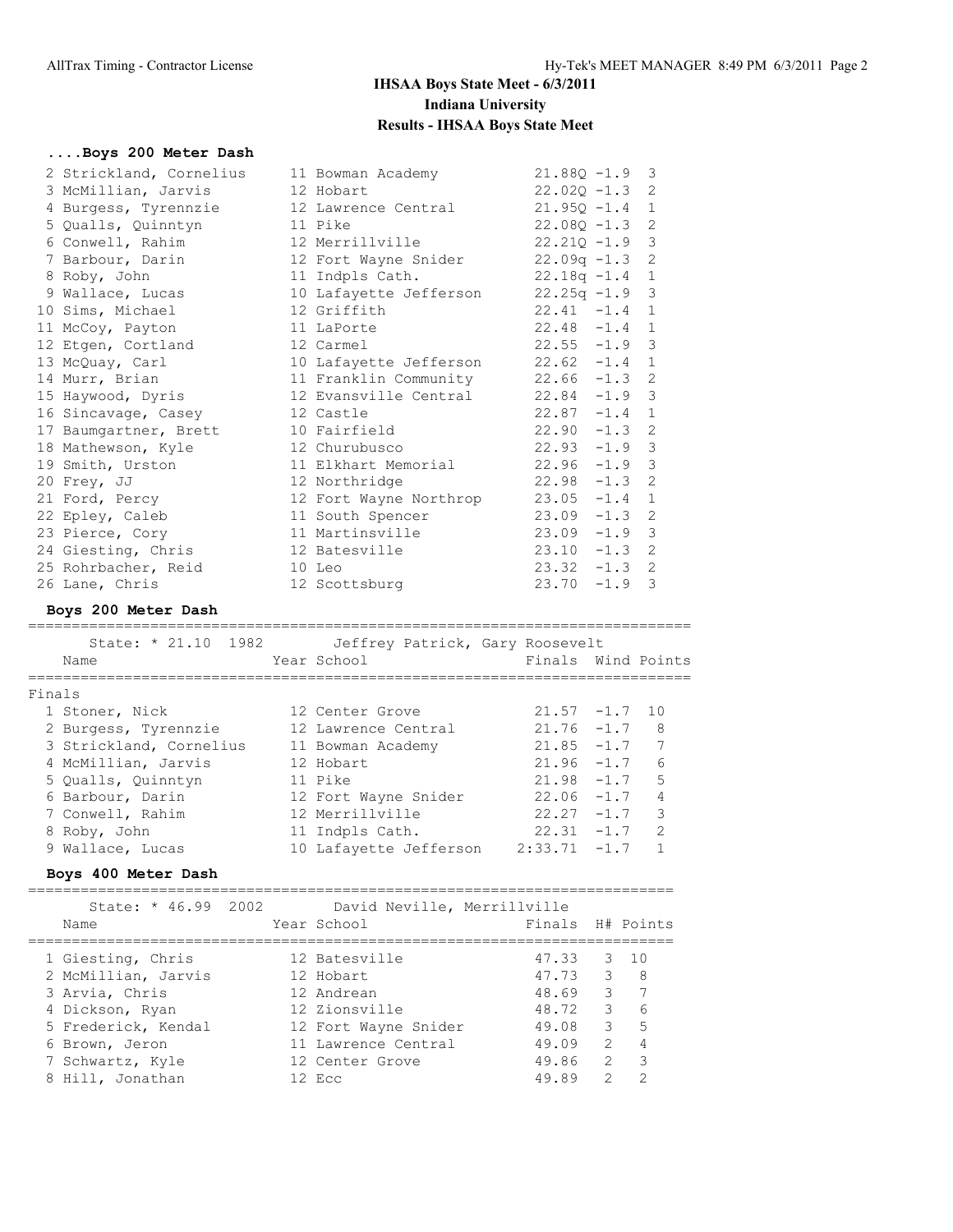## **....Boys 400 Meter Dash**

| 9 Wallace, DeQuinton | 12 Lawrence Central  | 50.05     | 2                        | $\overline{1}$       |
|----------------------|----------------------|-----------|--------------------------|----------------------|
| 10 Passmore, Michael | 10 Mooresville       | $50.11$ 1 |                          |                      |
| 11 Riley, Matt       | 10 Western           | 50.16     | $\overline{1}$           |                      |
| 12 Troop, Joe        | 10 Chesterton        | 50.30     | $\overline{\phantom{a}}$ |                      |
| 13 Conti, Joey       | 12 Castle            | 50.32     | 1                        |                      |
| 14 Henrickson, Ryan  | 12 Tell City         | 50.49     | -3                       |                      |
| 15 Capers, Thomas    | 09 South Bend Riley  | 50.54     | 1                        |                      |
| 16 Reschke, Richard  | 12 Bloomington South | 50.72     | 2                        |                      |
| 17 Jackson, Jordan   | 12 Indian Creek      | 50.83     | $\overline{1}$           |                      |
| 18 Watson, Jon       | 12 Chesterton        | 50.89     | 2                        |                      |
| 19 Jasper, Colin     | 12 FW Dwenger        | 50.96     | $\mathbf{1}$             |                      |
| 20 Frey, JJ          | 12 Northridge        | 51.18     | 2                        |                      |
| 21 Wilson, Davon     | 11 Pike              | 51.20     | $\mathbf{1}$             |                      |
| 22 Phillips, Reece   | 10 Edgewood          | 51.38     | $\mathbf{1}$             |                      |
| 23 Chambers, Derek   | 12 North Knox        | 52.03     | 1                        |                      |
| 24 Etgen, Cortland   | 12 Carmel            | 52.26     | 2                        |                      |
| 25 Malicoat, Bartley | 12 McCutcheon        | 53.88     | 2                        |                      |
| -- Lewis, Shauntis   | 11 Fort Wayne Snider | DNF       | 3                        |                      |
| -- Best, Alvin       | 11 Portage           | DQ        | 3                        | Step on line multipl |

### **Boys 800 Meter Run**

| State: * 1:50.20 1977 Tom Martin, Evansville Memorial                                         |            |                              |               |              |
|-----------------------------------------------------------------------------------------------|------------|------------------------------|---------------|--------------|
| Name                                                                                          |            | Year School                  | Finals Points |              |
| 1 Mudd, Austin                                                                                |            | $12$ Center Grove $1:49.25*$ |               | 10           |
| 2 Dutton, Mitchell 11 Fort Wayne Snider 1:53.85 8                                             |            |                              |               |              |
| 3 Hinen, Dillon 11 Fairfield 1:53.89                                                          |            |                              |               | 7            |
| 4 Allen, Dylan 12 Brown County 1:54.17                                                        |            |                              |               | 6            |
|                                                                                               |            |                              |               | 5            |
| 6 Dennig, Steven 12 South Bend Clay 1:54.62                                                   |            |                              |               | 4            |
| 7 Claflin, Connor 12 Lawrence Central 1:54.63                                                 |            |                              |               | 3            |
| 8 Perkins, Matt 12 Prairie Heights 1:55.05                                                    |            |                              |               | $\mathbf{2}$ |
| 9 Cutter, Ryan 12 Chesterton 1:55.07                                                          |            |                              |               | $\mathbf{1}$ |
| 10 Love, Connor 12 Westfield 1:55.24                                                          |            |                              |               |              |
| 11 Ginebaugh, Collin 12 Noblesville 1:55.43                                                   |            |                              |               |              |
| 12 Rigoni, Tony                                                                               | 11 Munster |                              | 1:55.46       |              |
| 13 Gornall, Jordan 12 Bloomington South 1:55.77                                               |            |                              |               |              |
| 14 Roche, Josh                                                                                |            | 12 Lawrence North 1:56.09    |               |              |
|                                                                                               |            |                              |               |              |
| 15 Williams, Adam 11 Fort Wayne Snider 1:56.38<br>16 Farley, Henry 12 Park Tudor 1:56.45      |            |                              |               |              |
| 17 Graham, Donovan 12 Warren Central 1:56.76                                                  |            |                              |               |              |
| 18 Kucic, Travis 10 Crown Point 1:56.77                                                       |            |                              |               |              |
| 19 Dorsey, Matt 10 Lawrence Central 1:57.12                                                   |            |                              |               |              |
| 20 Ribeiro, John 12 West Lafayette                                                            |            |                              | 1:59.27       |              |
| 21 Westfall, Nathan 12 Vincennes Rivet 1:59.62                                                |            |                              |               |              |
| 22 Rheinhardt, Spencer 11 Warsaw Community 1:59.77<br>23 Carmichael, Jacob 12 Seymour 2:00.58 |            |                              | 1:59.77       |              |
|                                                                                               |            |                              |               |              |
| 24 Olson, Gavin 11 Castle                                                                     |            |                              | 2:01.41       |              |
| 25 Brahm, Luke 11 Ben Davis                                                                   |            |                              | 2:09.90       |              |
| 26 Wilson, Connor 11 Gibson Southern 2:11.60                                                  |            |                              |               |              |
| 27 Smith, Brandon                                                                             |            | 11 Warren Central            | 2:21.77       |              |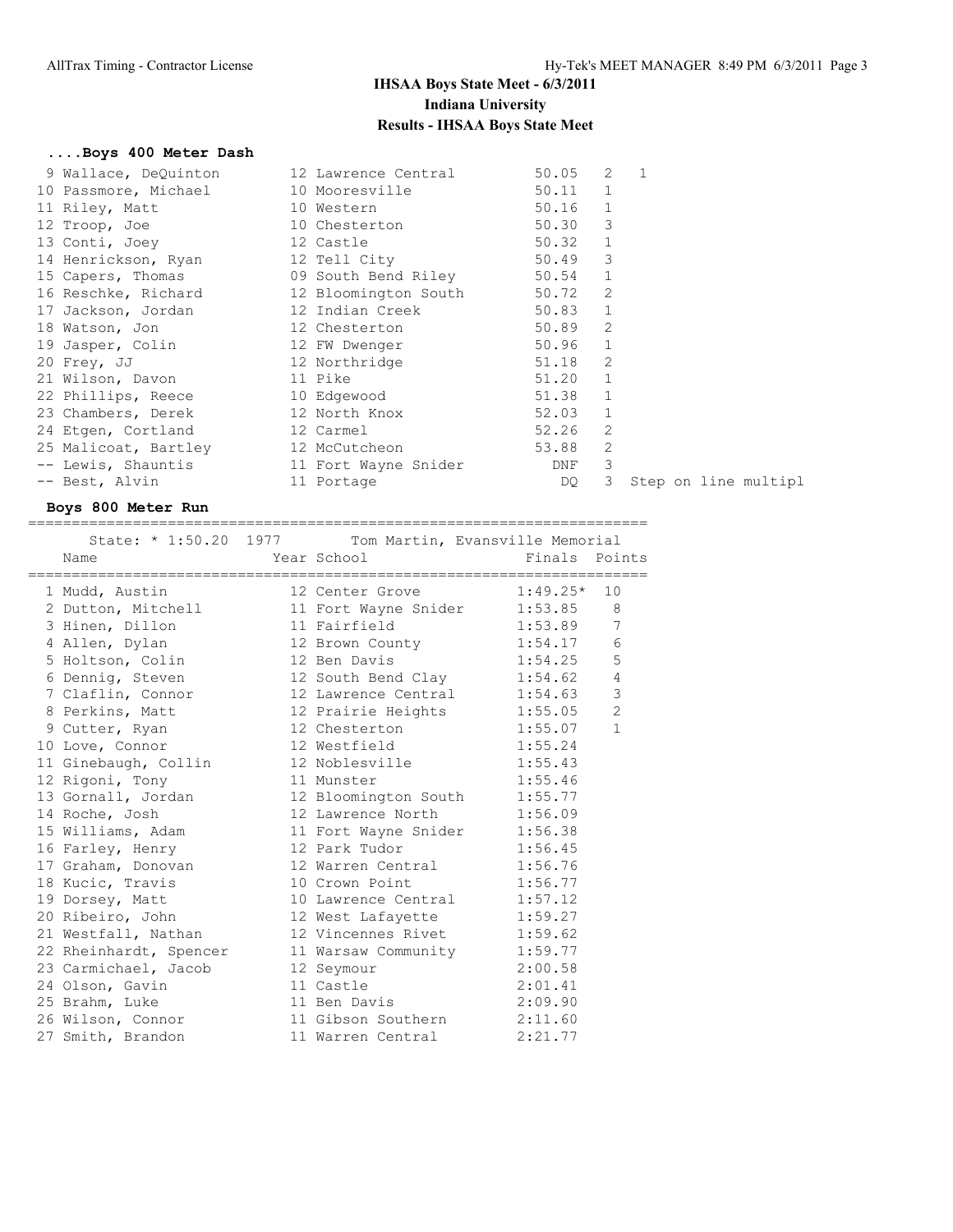### **Boys 1600 Meter Run**

| Name                                                                     | State: * 4:04.20 1976 Rudy Chapa, Hammond<br>Year School and the Material | Finals Points |                |
|--------------------------------------------------------------------------|---------------------------------------------------------------------------|---------------|----------------|
| 1 Mudd, Austin                                                           | 12 Center Grove 4:03.00*                                                  |               | 10             |
| 2 Walden, Chris                                                          | 12 Carmel                                                                 | $4:08.52$ 8   |                |
| 3 Martin, Connor 12 Westfield 4:10.03                                    |                                                                           |               | 7              |
| 4 Crist, Jason                                                           | 11 Franklin Central 4:12.06 6                                             |               |                |
| 5 Reeder, Troy                                                           | 10 Hamilton Sou 4:14.71                                                   |               | 5              |
|                                                                          |                                                                           | 4:15.97       | 4              |
| 6 Glover, Adrian 12 Kokomo<br>7 Perkins, Matt 12 Prairie Heights 4:16.27 |                                                                           |               | $\mathfrak{Z}$ |
| 8 Barrett, Logan 12 Bedford N.L. 4:16.28                                 |                                                                           |               | $\overline{c}$ |
| 9 Wynn, Tyler                                                            | 12 Goshen                                                                 | 4:16.37       | $\mathbf{1}$   |
| 10 Brahm, Luke                                                           | 11 Ben Davis 4:17.15                                                      |               |                |
|                                                                          |                                                                           | 4:19.24       |                |
| 11 Merkel, Hayden 11 Batesville                                          |                                                                           |               |                |
| 12 Chandler, Mark 11 Bloomington South 4:19.70                           |                                                                           |               |                |
| 13 Zielinski, Joey 11 SB St Joseph's 4:19.99                             |                                                                           |               |                |
| 14 Reynolds, Jonathan                                                    | 10 North Harrison 4:20.13                                                 |               |                |
| 15 Schickel, Tyler                                                       | 11 EV Mater Dei 4:21.61                                                   |               |                |
| 16 Swem, Daniel                                                          | 11 Perry Meridian 4:23.55                                                 |               |                |
| 17 Neideck, Joshua (1998) 09 Eastbrook (1998) 4:23.85                    |                                                                           |               |                |
| 18 Hubner, Mitchell                                                      | 11 LaPorte                                                                | 4:24.02       |                |
| 19 Harper, Jonathan                                                      | 10 Carroll (Fw) 4:24.04                                                   |               |                |
| 20 McManus, Billy                                                        | 12 FW Bishop Luers 4:24.14                                                |               |                |
| 21 Bingham, Jacob 12 Maconaquah                                          |                                                                           | 4:24.26       |                |
| 22 Hadley, Nathan 12 Heritage Christian 4:25.73                          |                                                                           |               |                |
| 23 Westfall, Nathan 12 Vincennes Rivet 4:25.96                           |                                                                           |               |                |
| 24 Sorrells, Connor                                                      | 10 Barr-reeve 4:29.81                                                     |               |                |
| 25 Kostelnik, Alec                                                       | 10 Morgan Township 4:30.36                                                |               |                |
| 26 Diehn, Andrew                                                         | 11 Columbus North 4:30.92                                                 |               |                |
| 27 Egolf, Jasen                                                          | 11 Hebron                                                                 | 4:42.03       |                |

#### **Boys 3200 Meter Run**

======================================================================= State: \* 8:55.10 1975 Rudy Chapa, Hammond

| Name                                                             | Year School in the Finals Points |             |               |
|------------------------------------------------------------------|----------------------------------|-------------|---------------|
| 1 Zeinasellassie, Futsum 11 North Central 8:56.73                |                                  |             | 10            |
| 2 Walden, Chris 12 Carmel                                        |                                  | $9:02.83$ 8 |               |
| 3 Mascari, John               12 TH North Vigo           9:04.68 |                                  |             | 7             |
| 4 Schienbein, TJ 11 Union County 9:08.69                         |                                  |             | $\epsilon$    |
|                                                                  |                                  |             | 5             |
|                                                                  |                                  |             | $\sqrt{4}$    |
| 7 Kelsey, Christopher 11 Columbus North 9:13.59                  |                                  |             | $\mathcal{S}$ |
|                                                                  |                                  |             | 2             |
| 9 Martin, Connor 12 Westfield                                    |                                  | 9:15.27     | $\mathbf{1}$  |
| 10 Overway, Kyle                                                 | 12 Logansport                    | 9:17.92     |               |
| 11 Lozano, Miguel 11 Mishawaka                                   |                                  | 9:21.24     |               |
| 12 Walker, A. J. 12 Mishawaka                                    |                                  | 9:22.10     |               |
| 13 Genet, Josh                                                   | 12 Northeast Dubois 9:22.13      |             |               |
| 14 Cooperider, Zane 12 West Lafayette                            |                                  | 9:23.46     |               |
| 15 Culler, Keigan                                                | 11 Fremont 9:23.91               |             |               |
| 16 Kerr, Caleb 11 Evansville North 9:24.24                       |                                  |             |               |
| 17 Stanley, Scott 12 Lawrence North                              |                                  | 9:24.73     |               |
| 18 Sublette, Michael 11 Columbus North 9:25.79                   |                                  |             |               |
| 19 Head, Taylor                                                  | 12 TH South Vigo 9:27.45         |             |               |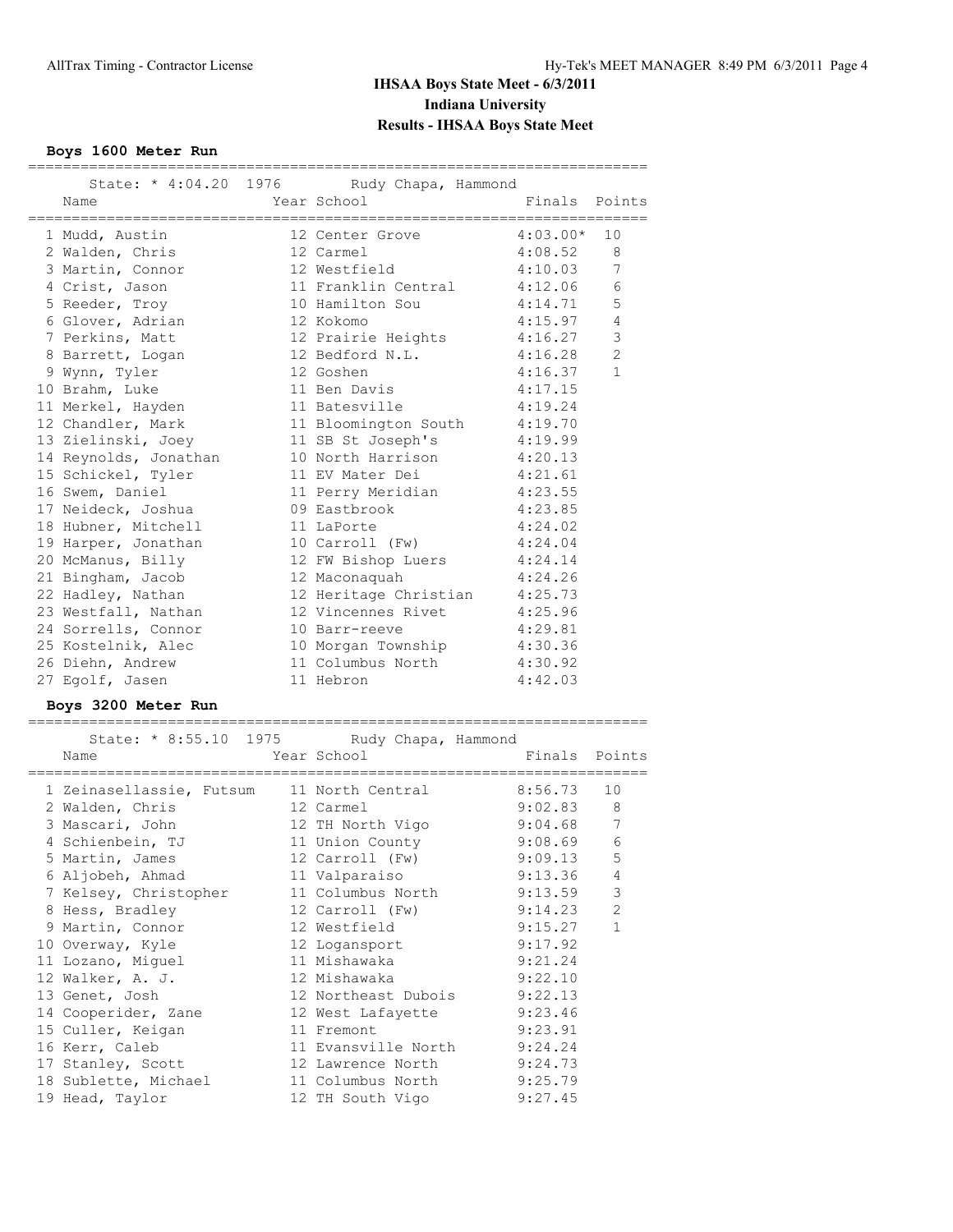#### **....Boys 3200 Meter Run**

| 20 Crist, Jason     | 11 Franklin Central  | 9:28.09  |
|---------------------|----------------------|----------|
| 21 Guy, Johnnie     | 11 North Harrison    | 9:28.89  |
| 22 Smith, Carl      | 11 Bloomington South | 9:35.83  |
| 23 Mundy, Tyeson    | 11 TH North Vigo     | 9:42.98  |
| 24 Adhanom, Filimon | 12 North Central     | 9:55.27  |
| 25 Guy, Josh        | 11 North Harrison    | 10:03.66 |
| 26 Bolanowski, Tom  | 09 Munster           | 10:15.91 |

### **Boys 110 Meter Hurdles** ======================================================================== State: \* 13.64 1976 Jerry Hill, Arsenal Technical Name  $Year School$  Prelims Wind H# ======================================================================== Preliminaries 1 Mikesky, Shane 12 Zionsville 14.10Q -0.6 2 2 Safer, Marcus 12 Lawrence North 14.23Q -0.5 1 3 Mueller, Nathan 12 East Noble 14.58Q 0.3 3 4 Washington, Adarius 12 Warren Central 14.16Q -0.6 2 5 Wehmiller, Brett 12 New Albany 14.490 -0.5 1 6 Wright, Jacob 09 Hamilton Sou 14.68Q 0.3 3 7 Killings, Taylor 11 Kokomo 14.68q -0.6 2 8 Hire, Ryan 12 Homestead 14.75q 0.3 3 9 Bray, Zach 11 Hamilton Sou 14.76q -0.5 1 10 Posthauer, Ronnie 11 Fountain Central 14.86 -0.6 2 11 Malvern, Jamey 11 Evansville Harrison 14.94 -0.5 1 12 Ruth, D'Quan 12 Ben Davis 14.94 -0.6 2 13 Powers, Daronte 12 Fort Wayne Wayne 15.05 0.3 3 14 Kittridge, Andrew 10 Valparaiso 15.06 -0.5 1 15 Whittington, Joel 12 Northview 15.16 0.3 3 16 Mahome, Deante 11 Gary West Side 15.23 -0.6 2 17 Dickerson, Matthew 11 Greenfield-Central 15.25 -0.5 1 18 Mable, Adrian 10 FW South Side 15.28 -0.6 2 19 Bolding, Aric 12 Martinsville 15.30 0.3 3 20 Hayden, David 12 Fort Wayne Wayne 15.32 -0.5 1 21 Brown, DaQuan 10 Lawrence Central 15.43 -0.6 2 22 Brake, Rudy 12 Castle 15.48 0.3 3 23 Lancaster, Robert 12 Kokomo 15.53 -0.5 1 24 Williams, Arthur 12 Michigan City 15.60 0.3 3 25 Geis, Robbie 12 Whiteland Community 15.70 -0.6 2 26 Cook, Nathan 09 Wawasee 16.51 -0.5 1 -- Laney, Nash 12 Jeffersonville DNF 0.3 3

#### **Boys 110 Meter Hurdles**

| State: * 13.64 1976<br>Name | Jerry Hill, Arsenal Technical<br>Year School | Finals Wind Points |                         |
|-----------------------------|----------------------------------------------|--------------------|-------------------------|
| Finals                      |                                              |                    |                         |
| 1 Mikesky, Shane            | 12 Zionsville                                | $13.85 - 0.4$ 10   |                         |
| 2 Safer, Marcus             | 12 Lawrence North                            | $13.87 - 0.4$      | - 8                     |
| 3 Wehmiller, Brett          | 12 New Albany                                | $14.21 - 0.4$      | $\overline{7}$          |
| 4 Washington, Adarius       | 12 Warren Central                            | $14.30 - 0.4$      | 6                       |
| 5 Mueller, Nathan           | 12 East Noble                                | $14.50 - 0.4$      | .5                      |
| 6 Hire, Ryan                | 12 Homestead                                 | $14.72 - 0.4$      | 4                       |
| 7 Bray, Zach                | 11 Hamilton Sou                              | $14.72 - 0.4$      | $\overline{\mathbf{3}}$ |
|                             |                                              |                    |                         |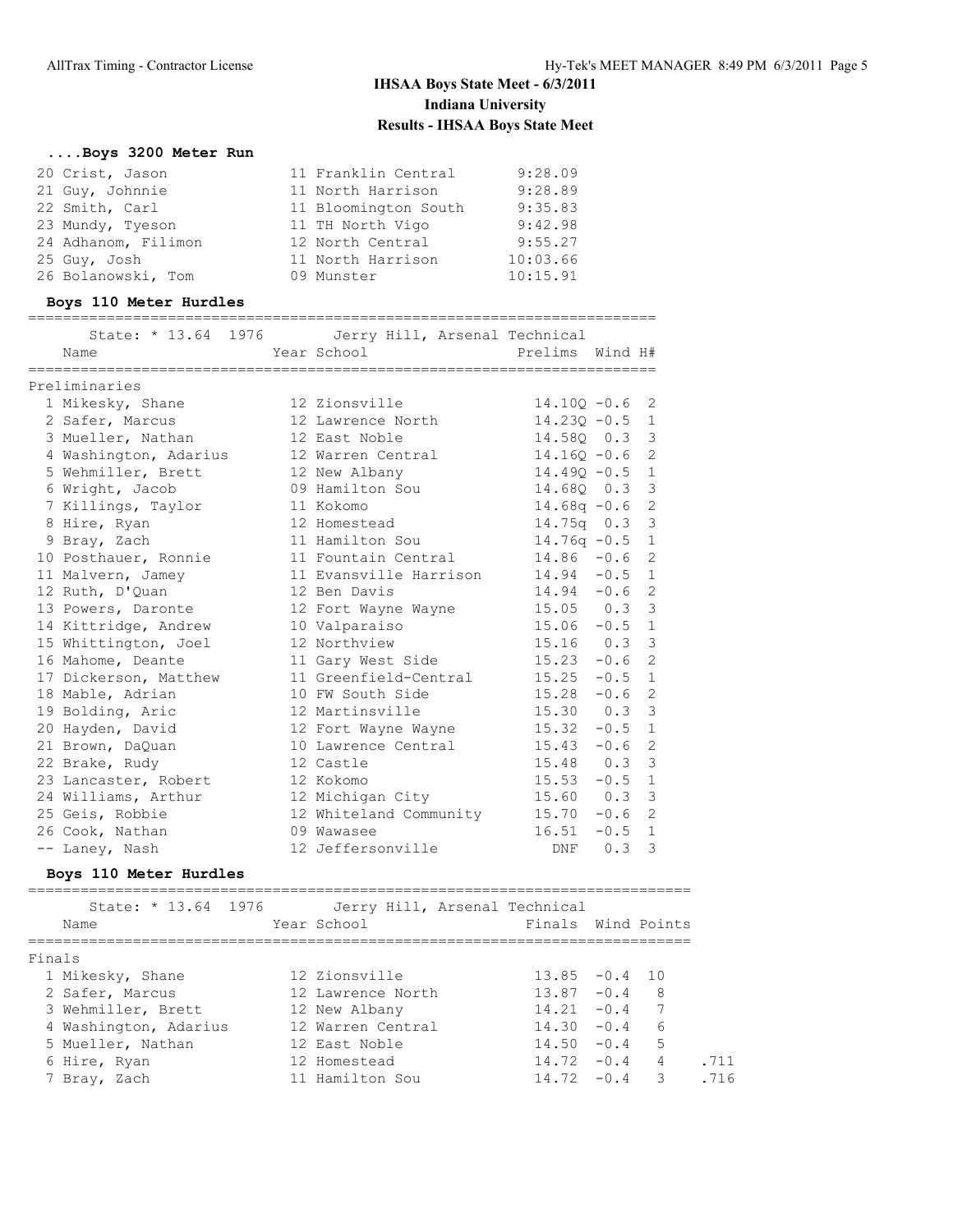## **....Boys 110 Meter Hurdles**

| 8 Wright, Jacob    | 09 Hamilton Sou | $14.78 - 0.4$ 2 |
|--------------------|-----------------|-----------------|
| 9 Killings, Taylor | 11 Kokomo       | $14.93 - 0.4$ 1 |

#### **Boys 300 Meter Hurdles**

| Name                             | State: * 36.26 6/1/2007 Bryce Brown, Harrison<br>Year School | Finals H# Points |                |                |
|----------------------------------|--------------------------------------------------------------|------------------|----------------|----------------|
| 1 Mueller, Nathan                | 12 East Noble                                                | 38.24            | 3              | 10             |
| 2 Shaw, Arq'eil                  | 12 Warren Central                                            | 38.26 3 8        |                |                |
| 3 Whittington, Joel              | 12 Northview                                                 | 38.39            | $3 -$          | 7              |
| 4 Ruth, D'Quan                   | 12 Ben Davis                                                 | 38.56            | $\overline{2}$ | 6              |
| 5 Wehmiller, Brett               | 12 New Albany                                                | 38.66            | $\overline{2}$ | 5              |
| 6 Safer, Marcus                  | 12 Lawrence North                                            | 38.71            | 1              | $\overline{4}$ |
| 7 Coburn, Skyler                 | 12 LaPorte                                                   | 38.84            | $\mathcal{E}$  | 3              |
| 8 Stapleton, Conner              | 10 Center Grove                                              | 38.96            | $\overline{2}$ | $\overline{2}$ |
| 9 Mikesky, Shane                 | 12 Zionsville                                                | 38.97            | $\mathbf{1}$   | $\mathbf{1}$   |
| 10 Bass, Grant                   | 11 Concord                                                   | 38.99            | $\mathbf{1}$   |                |
| 11 Leu, Creig                    | 11 Lakeland                                                  | 39.05            | 3              |                |
| 12 Schulthies, Blake             | 12 Northeast Dubois                                          | 39.10            | 3              |                |
| 13 Bolding, Aric                 | 12 Martinsville                                              | 39.34            | $\overline{2}$ |                |
| 14 Wright, Jacob                 | 09 Hamilton Sou                                              | 39.44            | $\overline{c}$ |                |
| 15 Brake, Rudy                   | 12 Castle                                                    | 39.46            | $\overline{2}$ |                |
| 16 Brown, DaQuan                 | 10 Lawrence Central                                          | 39.52            | $\mathbf{1}$   |                |
| 17 Slayton, Josh                 | 12 FW North Side                                             | 39.89            | 3              |                |
| 18 Yarnelle, Troy                | 11 Griffith                                                  | 40.10            | $\overline{2}$ |                |
| 19 Mable, Adrian                 | 10 FW South Side                                             | 40.13            | 3              |                |
| 20 Stage, Brenner                | 12 Maconaquah                                                | 40.42            | $\mathbf{1}$   |                |
| 21 Monk, Kyle                    | 12 Churubusco                                                | 40.56            | 3              |                |
| 22 Brenneman, Joshua             | 11 Bremen                                                    | 40.61            | $\mathbf{1}$   |                |
| 23 Davis, Austin                 | 11 Plainfield                                                | 40.67            | $\mathbf{1}$   |                |
| 24 Cavender, Ryan                | 11 Carroll (Fw)                                              | 40.91            | $2^{\circ}$    | .904           |
| 25 Dickerson, Matthew            | 11 Greenfield-Central                                        | 40.91            | $\overline{2}$ | .906           |
| 26 Icenogle, Matthew             | 12 Scottsburg                                                | 41.53            | $\overline{1}$ |                |
| 27 Freeny, Othie                 | 11 Portage                                                   | 41.84            | $\mathbf{1}$   |                |
| Boys 4x100 Meter Relay           |                                                              |                  |                |                |
| =========<br>State: * 41.02 1982 | , Gary Roosevelt                                             |                  |                |                |

|                             | D Young, J Patrick, G Moore, A Price    |
|-----------------------------|-----------------------------------------|
| School                      | Finals H# Points                        |
| 1 Lawrence Central 'A'      | 41.34 3 10                              |
| 1) Burgess, Tyrennzie 12    | 2) Gardner, Marcellian 11               |
| 3) Shelman, Anthony 11      | 4) Gray, Deontre 10                     |
| 2 Ben Davis 'A'             | 41.82 2 8                               |
| 1) Black, Christian 11      | 2) Compton, James 10                    |
| 3) Ruth, D'Quan 12          | 4) McDowell, Montay 11                  |
| 3 Fort Wayne Snider 'A'     | 42.02 3 7                               |
| 1) Carlisle, Derrick 11     | 2) Kimble, Love 12                      |
| 3) Barbour, Darin 12        | 4) Kelsaw, Akeim 12                     |
| 4 Pike 'A'                  | $42.19$ 2 6                             |
| 1) Qualls, Quinntyn 11      | 2) Bloomfield, Tyler 11                 |
| 3) Isaabell, Christopher 12 | 4) Harmon, Jeffery 12                   |
| 5 Center Grove 'A'          | $5\overline{)}$<br>3<br>42.22<br>42.211 |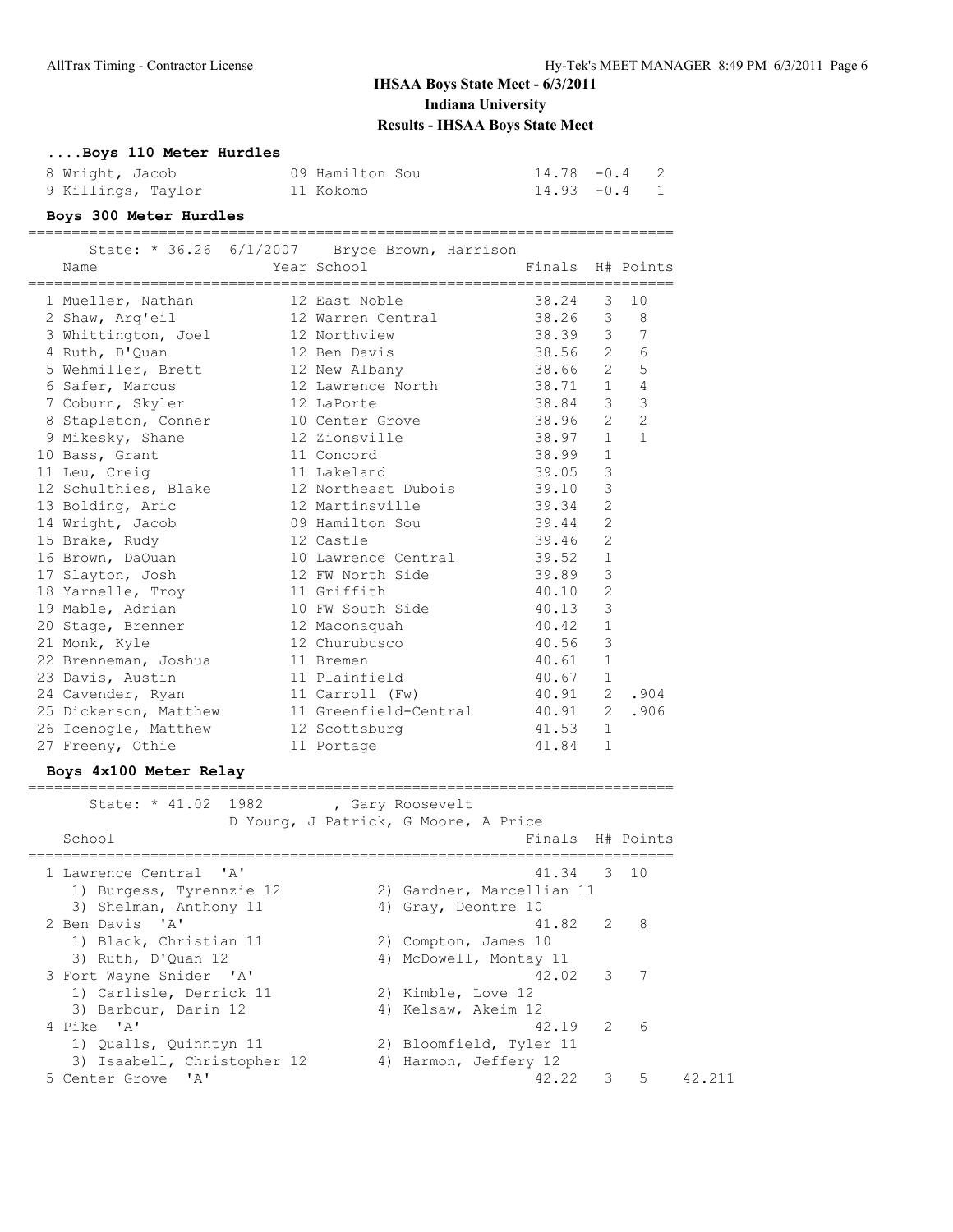**....Boys 4x100 Meter Relay** 1) Stoner, Nick 12 2) Elder, Orion 11 3) Schwartz, Kyle 12 6 Bowman Academy 'A' 1) Strickland, Cornelius 11 3) Vinson, Willie 12 7 Portage 'A' 1) Suggs, Detrek 12 3) Dixon, Jake 12 8 Fort Wayne Northrop 'A' 1) Ford, Percy 12 3) Braster, Mark 12 9 Harding 'A' 1) Carr, Trevon 11 3) Jones, Quinton 11 10 West Lafayette 'A' 1) White, Cody 12 3) Johnson, Blake 12 11 Crown Point 'A' 1) Shannon, Rogerick 11 3) Mercado, Israel 12 12 Merrillville 'A' 1) Conwell, Rahim 12 3) Joiner, Michael 12 13 Fishers 'A' 1) Allen, Harvey 09 3) Leamer, Max 10 14 Marion 'A' 1) Walker, Phil 12 3) Marble, Marcus 11 15 Floyd Central 'A' 1) Lessig, Taylor 12 3) Bramble, Kyle 11 16 Franklin Community 'A' 1) Ballay, Andrew 10 3) Scott, Anthony 11 17 Kokomo 'A' 1) Lenoir, Harvey 10 3) Bridgeforth, Armon 11 18 Castle 'A' 1) Andrews, DeAndre 11 3) Heo, Jason 12 19 Evansville Central 'A' 1) Haywood, Dyris 12 3) Sullivan, Avion 09 20 Fairfield 'A' 1) Neff,  $P_1$  12 3) Fisher, Tregg 12 21 Seymour 'A' 1) Carmichael, Jacob 12 3) Reutter, Mitchell 12 22 Fort Wayne Wayne 'A' 1) Brewer, Antione 12 3) Powers, Daronte 12 23 Lafayette Jefferson 'A' 1) Ford, Lincoln 11

| Z) | Elder, Orion II         |   |            |                   |
|----|-------------------------|---|------------|-------------------|
| 4) | Stapleton, Conner 10    |   |            |                   |
|    | 42.22                   | 3 | $4\degree$ | 42.218            |
|    | 2) Collins, Dylon 10    |   |            |                   |
|    |                         |   |            |                   |
| 4) | Rutherford, Steven 12   |   |            |                   |
|    | 42.23                   | 3 | 3          |                   |
| 2) | Blake, Jeron 10         |   |            |                   |
| 4) | Freeny, Othie 11        |   |            |                   |
|    |                         |   |            |                   |
|    | 42.35                   | 3 | 2          |                   |
|    | 2) Grace, Deontay 12    |   |            |                   |
| 4) | Bly, Trevor 12          |   |            |                   |
|    | 42.39                   | 3 | 1          |                   |
|    |                         |   |            |                   |
|    | 2) Guy, Demetrius 12    |   |            |                   |
|    | 4) Washington, DaVon 12 |   |            |                   |
|    | 42.72                   | 2 |            |                   |
|    | 2) Woodard, Aaron 12    |   |            |                   |
|    |                         |   |            |                   |
| 4) | Tudor, Zach 12          |   |            |                   |
|    | 42.76                   | 2 |            |                   |
| 2) | Sneiderwine, Zack 10    |   |            |                   |
| 4) | McRae, Logan 11         |   |            |                   |
|    | 42.93                   | 3 |            |                   |
|    |                         |   |            |                   |
| 2) | Isabell, William 11     |   |            |                   |
| 4) | Pierce, Denzel 12       |   |            |                   |
|    | 43.06                   | 1 |            |                   |
|    | 2) Vergon, Kyle 12      |   |            |                   |
|    |                         |   |            |                   |
| 4) | Jefferson, Jarret 11    |   |            |                   |
|    | 43.09                   | 2 |            |                   |
| 2) | Humphrey, Ray 12        |   |            |                   |
| 4) | Morrell, Dionte 12      |   |            |                   |
|    |                         |   |            |                   |
|    | 43.21                   | 1 |            |                   |
| 2) | Rue, Matt 11            |   |            |                   |
| 4) | Slavens, Brock 12       |   |            |                   |
|    | 43.26                   | 1 |            |                   |
|    |                         |   |            |                   |
|    | 2) Pfifer, James 11     |   |            |                   |
| 4) | Murr, Brian 11          |   |            |                   |
|    | 43.27                   | 1 |            |                   |
|    | 2) Clifton, Michael 11  |   |            |                   |
|    |                         |   |            |                   |
| 4) | Alsup, John 12          |   |            |                   |
|    | 43.36                   | 2 |            |                   |
| 2) | Brake, Rudy 12          |   |            |                   |
| 4) | Sincavage, Casey 12     |   |            |                   |
|    | 43.56                   | 2 |            |                   |
|    |                         |   |            |                   |
|    | 2) Payne, Andrew 12     |   |            |                   |
|    | 4) Williams, Justin 12  |   |            |                   |
|    | 43.60                   | 1 |            |                   |
| 2) | Foust, Tanner 12        |   |            |                   |
|    |                         |   |            |                   |
| 4) | Baumgartner, Brett 10   |   |            |                   |
|    | 43.68                   | 1 |            |                   |
| 2) | Bailiff, Andrew 10      |   |            |                   |
| 4) | Fleming, Stephen 12     |   |            |                   |
|    |                         |   |            |                   |
|    | 43.79                   | 2 |            |                   |
| 2) | Ford, Shamarcus 10      |   |            |                   |
| 4) | Stone, Devon 10         |   |            |                   |
|    | 43.82                   | 1 |            | can not break tie |
|    |                         |   |            |                   |
| 2) | McQuay, Carl<br>10      |   |            |                   |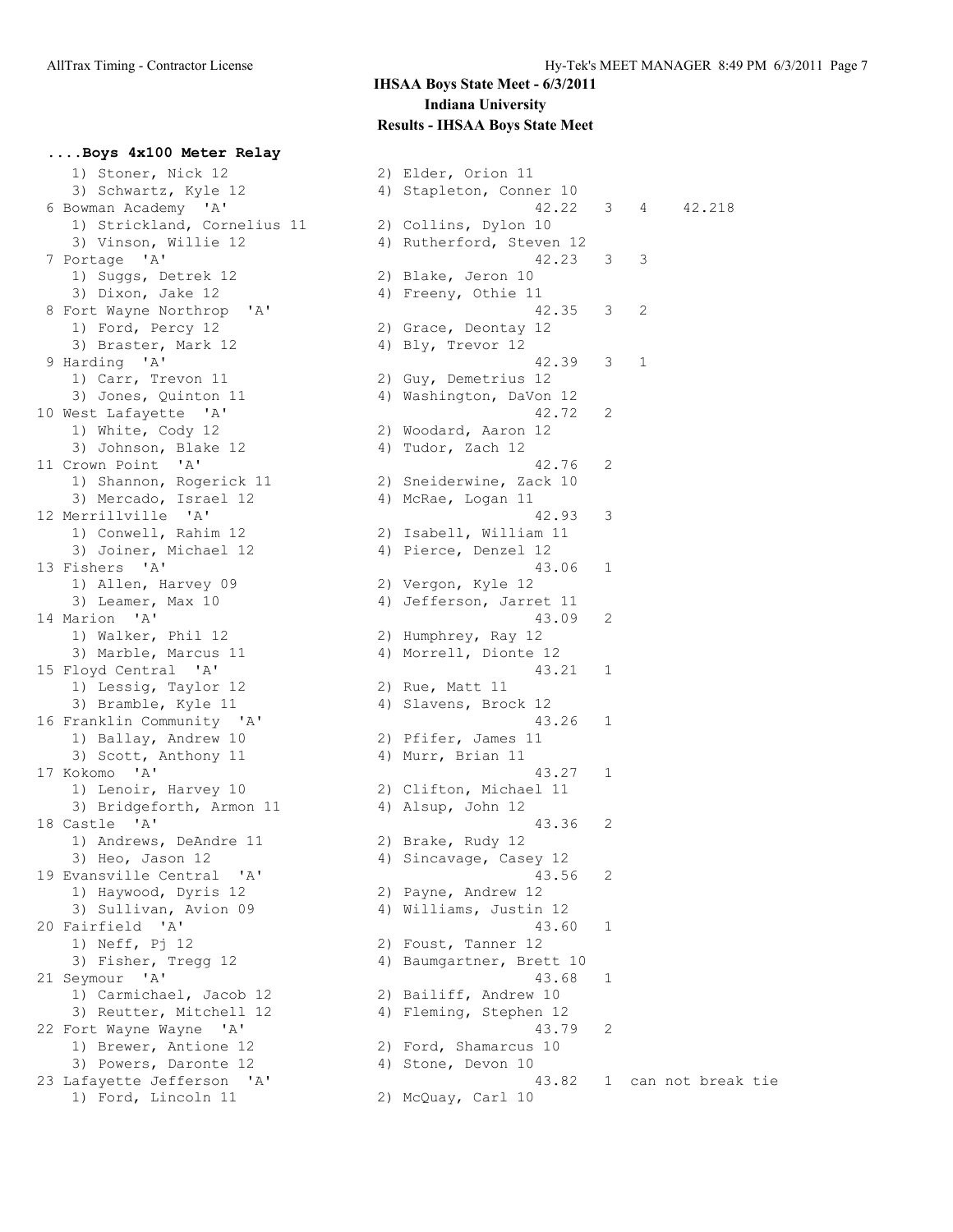# **....Boys 4x100 Meter Relay**

```
3) Wallace, Lucas 10 <br>Concord 'A' 43.82 1 can not break tie
 23 Concord 'A' 43.82 1 can not break tie
 1) Bass, Grant 11 2) Mulroy, William 12
3) Holt, Dominique 11 4) Mulroy, Steven 12
 25 Warren Central 'A' 44.13 3
 1) Hollins, Robert 12 2) Robinson-berry, Eric 12
 3) Shaw, Arq'eil 12 4) Abdullah, Karim 11
 26 Evansville Harrison 'A' 44.39 2
1) Killebrew, Aaron 10 2) Malvern, Jamey 11
3) Rollins, Lawan 09 \hskip1cm 4) Stewart, Markes 10
 -- Madison Consolidated 'A' DQ 1 Out of Zone
1) Fish, Ryan 11 2) Konkle, Logan 11
3) Sherbahn, Wayne 10 \hskip 1.5cm 4) Fisher, Daniel 12
```
#### **Boys 4x400 Meter Relay**

========================================================================== State: \* 3:13.66 1980 , Gary West Side

K Carter, C Peterson, W Monogan, S Burnett School **Finals H#** Points ========================================================================== 1 Center Grove 'A' 3:14.40 3 10 anchor 47.48 1) Cothron, Brandon 11 2) Mudd, Austin 12 3) Schwartz, Kyle 12 (4) Stoner, Nick 12 2 Lawrence Central 'A' 3:14.87 3 8 1) Brown, Jeron 11 2) Burgess, Tyrennzie 12 3) Steele, Michael 12 4) Claflin, Connor 12 3 Zionsville 'A' 3:18.17 2 7 1) Allen, Traice 11 2) Mikesky, Shane 12 3) Dickson, Ryan 12 4) Romanyk, Stephen 12 4 Pike 'A' 3:18.44 3 6 1) Austin, Gary 11 2) Wilson, Davon 11 3) Brown, Terrel 11 4) Qualls, Quinntyn 11 5 Ben Davis 'A' 3:18.57 2 5 1) White, Charles 12 2) Holtson, Colin 12 3) McDowell, Montay 11 4) Ruth, D'Quan 12 6 Concord 'A' 3:19.39 2 4 1) Mulroy, William 12 2) McCray, Clinton 12<br>
3) McCray, Eric 12 4) Mulroy, Steven 12<br>
7 Warren Central 'A' 3:19.59 3) McCray, Eric 12 4) Mulroy, Steven 12 7 Warren Central 'A' 3:19.59 3 3 1) Graham, Donovan 12 2) Shaw, Arq'eil 12 3) Smith, Reggie 11 4) Smith, Brandon 11 8 East Chicago Central 'A' 3:19.76 3 2 1) Rosado, Matthew 12 2) Clanton, Arion 12 3) Hill, Jonathan 12 (4) Purham, Tyree 12 9 Fort Wayne North Side 'A' 3:21.02 3 1 1) Benson, Ed 11 2) McComb, Randy 12 3) Barnfield, Kersten 11 4) Van Dyke, Steven 12 10 Hamilton Southeastern 'A' 3:21.83 1 1) Wright, Jacob 09 2) Brown, Nate 11 3) Calhoun, David 11 4) Duffy, Tyler 11 11 Fort Wayne Snider 'A' 3:22.63 3 1) Reese, Nicolas 10 2) Kimble, Love 12 3) Califoun, Bavid 11 4) Burry, Tylet 11<br>11 Fort Wayne Snider 'A' 3:22.63<br>1) Reese, Nicolas 10 2) Kimble, Love 12<br>3) Dutton, Mitchell 11 4) Frederick, Kendal 12<br>12 Crown Point 'A' 3:22.73 12 Crown Point 'A' 3:22.73 2 1) Kucic, Travis 10 2) Mercado, Israel 12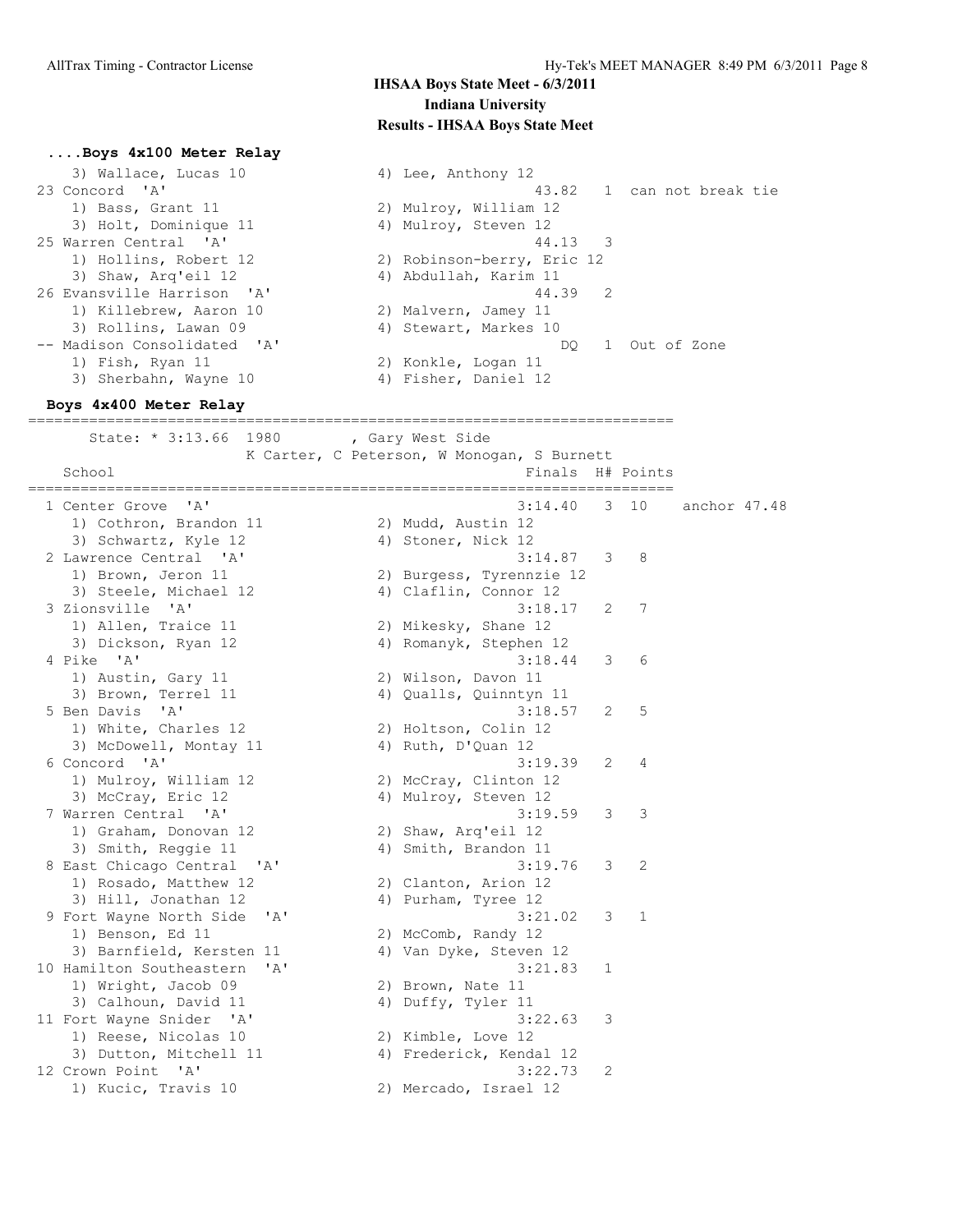**....Boys 4x400 Meter Relay**

e<br>3) Sneiderwine, Zack 10 4) Shannon, Rogerick 11<br>3:23.22 3:23.22 13 Gary Wallace 'A' 3:23.22 2 1) Hull, Jentil 10 2) White, Kwjuantell 12 3) Mahome, Darius 09 4) McGee, Brelen 11 14 Portage 'A' 3:23.47 3 1) Suggs, Detrek 12 2) Best, Alvin 11 3) Blake, Jeron 10 4) Frenzel, Florian 11 15 Munster 'A' 3:24.17 2 1) Newell, Spencer 12 2) Ortiz, Michael 12 3) Grabowski, Bart 11 (4) Collison, Matt 12 16 South Bend Riley 'A' 3:24.70 1 1) Capers, Thomas 09 2) Colombus, Karl 12 3) Dietl, Taylor 12 4) Moody, Carlton 12 17 Castle 'A' 3:24.79 1 1) Anderson, Jonmarc 10 2) Sincavage, Casey 12 3) Brake, Rudy 12 (4) Conti, Joey 12 18 Andrean 'A' 3:25.04 2 1) Arvia, Chris 12 2) Gough, Jeffery 11 3) Stazinski, Christopher 11 4) Janiga, Nicholas 10 19 Evansville Harrison 'A' 3:25.26 1 1) Schall, Drew 12 2) Fedolfi, Marshall 12 3) Hodges, Patrick 12 4) Killebrew, Aaron 10 20 Whiteland Community 'A' 3:25.45 2 1) Julbert, Dylan 11 2) Crocker, Chris 11 3) Geis, Robbie 12 4) Walls, Jacob 10 21 Warsaw Community 'A' 3:25.68 1 1) Goon, Chad 09 2) Goon, Ryan 09 3) Jones, Wyatt 10 4) Rheinhardt, Spencer 11 22 Floyd Central 'A' 3:25.77 2 1) Bramble, Kyle 11 2) Portwood, Cory 12 3) Miller, Quinton 11 (4) Slavens, Brock 12 23 Fishers 'A' 3:25.98 1 1) Chavis, Patrick 09 2) Vergon, Kyle 12 3) Greeley, Colin 12 4) Orduno, Markevus 10 24 Bloomington North 'A' 3:26.71 1 1) Jones, Buddy 11 2) Sampson, Andre' 12 3) Carmin, Andrew 10 4) Anderson, Dylan 12 25 Fort Wayne Wayne 'A' 3:27.27 3 1) Stone, Devon 10 2) Ford, Shamarcus 10 3) Hayden, David 12 4) Patterson, Jordan 12 26 Bloomington South 'A' 3:29.04 1 1) Reschke, Richard 12 2) Chandler, Mark 11 3) Mirer, Austin 12 4) Gornall, Jordan 12 27 Tell City 'A' 3:35.19 1 1) Henrickson, Ryan 12 2) Thomas, Colton 12 3) Dauby, Tyler 12 4) McDaniel, David 12 **Boys 4x800 Meter Relay**

========================================================================== State: \* 7:41.56 6/3/2006 Indpls. Bishop Chatard, Chatard S Ball, C Dietrick, A Poore, T Leone School Finals H# Points ========================================================================== 1 Lawrence Central 'A' 7:38.62\* 3 10 anchor 1:15.13 1) Turner, Adam 10 2) Claflin, Connor 12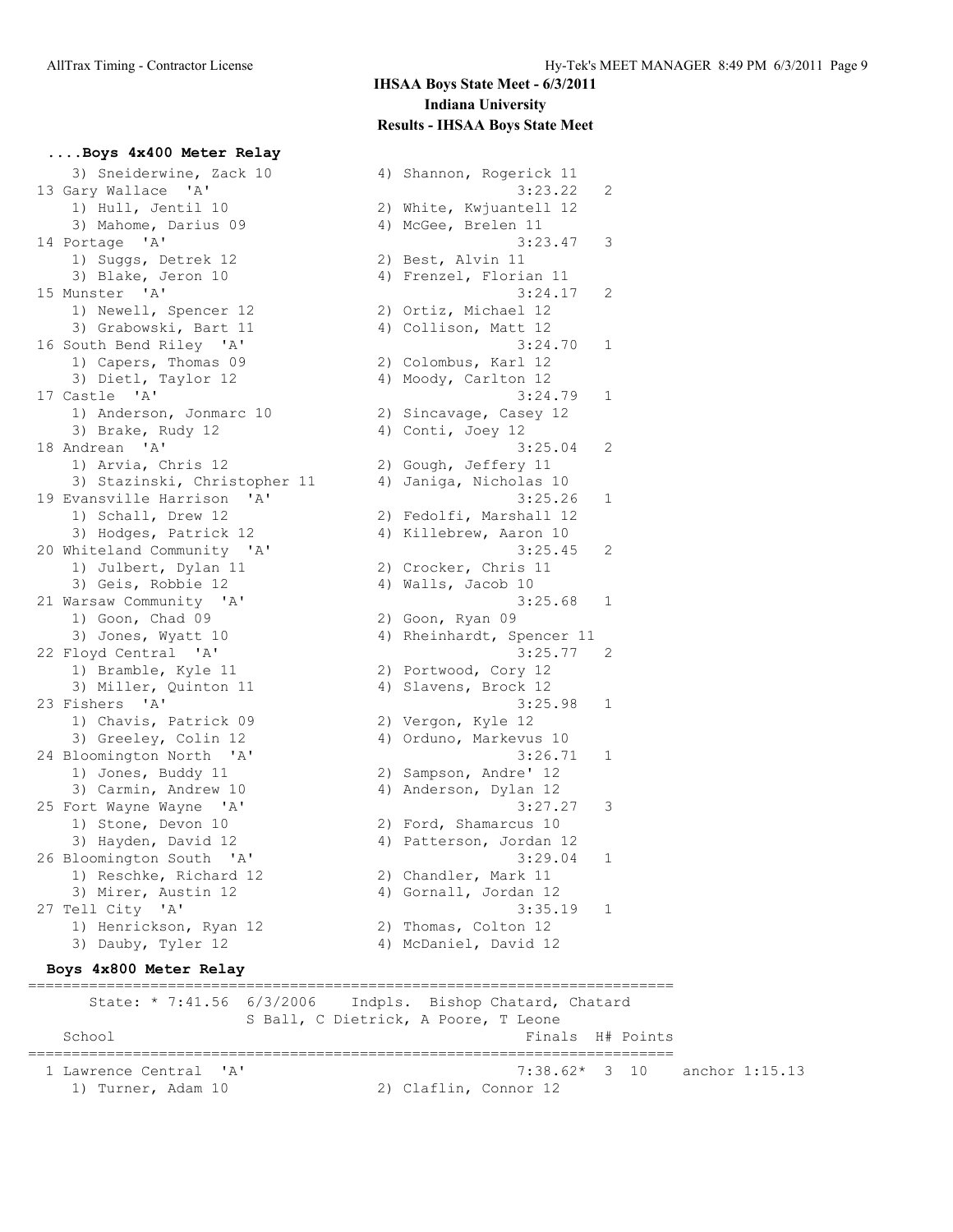# **....Boys 4x800 Meter Relay** 3) Steele, Michael 12 4) Dorsey, Matt 10 1) Frederick, Kendal 12 3) Williams, Adam 11 1) Kelsey, Christopher 11 3) Ocasio, Gabe 12 1) Appleton, Patrick 10 3) Williams, Daniel 10 1) Alcorn, Austin 11 3) Hubner, Mitchell 11 1) Mulroy, Steven 12 3) Zelaya, Daniel 12 1) Roche, Josh 12 3) Mahone, Zach 12 1) Graham, Donovan 12 3) Smith, Brandon 11 1) Berger, Samuel 11 2) Bixler, Graham 11 3) Conrad, Ryan 10 10 Chesterton 'A' 1) Cutter, Ryan 12 3) Orlich, Manny 12 11 Warsaw Community 'A' 1) Smyth, Scott 12 3) Poyner, Jacob 10 12 Valparaiso 'A' 1) Aljobeh, Ahmad 11 3) Jeftich, Nikolas 12 13 Pendleton Heights 'A' 1) Burke, Jared 12 3) Mandrell, Cameron 12 14 Hamilton Southeastern 'A' 1) Wise, Alan 11 3) Kammeyer, Jason 12 15 Franklin Central 'A' 1) Martin, Andrice 10 3) Rapp, Trevor 10 16 Westview 'A' 1) Castillo, Antonio 12 3) Schwartz, Jerry 11 17 Northridge 'A' 8:07.03 1 1) Miller, Lucas 12 2) Moore, Trevor 12 3) Eby, Mitchell 12 18 Evansville Reitz Memorial 'A' 1) Head, Colton 10 3) Sievern, Alec 10 19 Whitko 'A' 1) Stieglitz, Jude 11 3) Menzie, Brian 12

| 3) Steele, Michael IZ                      |      | 4) DOYSEY, MATT IV        |   |   |
|--------------------------------------------|------|---------------------------|---|---|
| 2 Fort Wayne Snider 'A'                    |      | 7:42.78                   | 3 | 8 |
| 1) Frederick, Kendal 12                    |      | 2) Lewis, Shauntis 11     |   |   |
| 3) Williams, Adam 11                       |      | 4) Dutton, Mitchell 11    |   |   |
| 3 Columbus North 'A'                       |      | 7:46.98                   | 3 | 7 |
|                                            |      |                           |   |   |
| 1) Kelsey, Christopher 11                  |      | 2) Beiriger, Andrew 12    |   |   |
| 3) Ocasio, Gabe 12                         |      | 4) Diehn, Andrew 11       |   |   |
| 4 Carmel 'A'                               |      | 7:49.30                   | 2 | 6 |
| 1) Appleton, Patrick 10                    |      | 2) Brunk, Collin 12       |   |   |
| 3) Williams, Daniel 10                     |      | 4) Schrock, Nick 12       |   |   |
| 5 LaPorte<br>'A'                           |      | 7:50.97                   | 2 | 5 |
| 1) Alcorn, Austin 11                       |      | 2) West, Stuart 12        |   |   |
| 3) Hubner, Mitchell 11                     |      | 4) Hojnacki, Joshua 12    |   |   |
| 6 Concord 'A'                              |      | 7:51.00                   | 3 | 4 |
| 1) Mulroy, Steven 12                       |      |                           |   |   |
|                                            |      | 2) McCray, Clinton 12     |   |   |
| 3) Zelaya, Daniel 12                       |      | 4) McCray, Eric 12        |   |   |
| 7 Lawrence North 'A'                       |      | 7:52.37                   | 3 | 3 |
| 1) Roche, Josh 12                          |      | 2) Hogston, Will 12       |   |   |
| 3) Mahone, Zach 12                         |      | 4) Stanley, Scott 12      |   |   |
| 8 Warren Central 'A'                       |      | 7:53.34                   | 3 | 2 |
| 1) Graham, Donovan 12                      |      | 2) O'Brien, Sean 12       |   |   |
| 3) Smith, Brandon 11                       |      | 4) Stone, Cody 11         |   |   |
| 9 Zionsville<br>$^{\prime}$ A $^{\prime}$  |      | 7:54.80                   | 1 | 1 |
| 1) Berger, Samuel 11                       |      | 2) Bixler, Graham 11      |   |   |
| 3) Conrad, Ryan 10                         |      | 4) Kelly, Ryan 12         |   |   |
| 10 Chesterton 'A'                          |      | 7:54.92                   | 3 |   |
| 1) Cutter, Ryan 12                         |      | 2) Rusboldt, Tyler 11     |   |   |
| 3) Orlich, Manny 12                        |      | 4) Palombizio, Austin 11  |   |   |
| 11 Warsaw Community 'A'                    |      | 7:55.36                   | 3 |   |
|                                            |      |                           |   |   |
| 1) Smyth, Scott 12                         |      | 2) Callahan, Trevor 12    |   |   |
| 3) Poyner, Jacob 10                        |      | 4) Rheinhardt, Spencer 11 |   |   |
| 12 Valparaiso 'A'                          |      | 7:56.45                   | 2 |   |
| 1) Aljobeh, Ahmad 11                       |      | 2) Violanti, Nicholas 12  |   |   |
| 3) Jeftich, Nikolas 12                     |      | 4) Marchetti, Daniel 12   |   |   |
| 13 Pendleton Heights 'A'                   |      | 7:59.77                   | 2 |   |
| 1) Burke, Jared 12                         |      | 2) Bayliss, Sam 11        |   |   |
| 3) Mandrell, Cameron 12                    |      | 4) McCool, Jordan 11      |   |   |
| 14 Hamilton Southeastern<br>' A '          |      | 8:02.25                   | 2 |   |
| 1) Wise, Alan 11                           |      | 2) Down, Ethan 11         |   |   |
| 3) Kammeyer, Jason 12                      |      | 4) Pendergraft, Chris 12  |   |   |
| 15 Franklin Central 'A'                    |      | 8:03.01                   | 2 |   |
| 1) Martin, Andrice 10                      |      | 2) Nanavaty, Aaron 11     |   |   |
| 3) Rapp, Trevor 10                         |      | 4) Schmalfeldt, Andrew 09 |   |   |
| 16 Westview 'A'                            |      | 8:06.12                   | 2 |   |
|                                            |      |                           |   |   |
| 1) Castillo, Antonio 12                    |      | 2) Miller, Jeremy 12      |   |   |
| 3) Schwartz, Jerry 11                      |      | 4) Baker, Kyle 11         |   |   |
| $^{\prime}$ A $^{\prime}$<br>17 Northridge |      | 8:07.03                   | 1 |   |
| 1) Miller, Lucas 12                        |      | 2) Moore, Trevor 12       |   |   |
| 3) Eby, Mitchell 12                        |      | 4) Hawn, Marshall 12      |   |   |
| 18 Evansville Reitz Memorial               | ' A' | 8:09.26                   | 1 |   |
| 1) Head, Colton 10                         |      | 2) Maclean, Antony 12     |   |   |
| 3) Sievern, Alec 10                        |      | 4) Tresslar, Matt 12      |   |   |
| 19 Whitko<br>' A'                          |      | 8:09.96                   | 1 |   |
| 1) Stieglitz, Jude 11                      |      | 2) Wilson, Brody 11       |   |   |
| 3) Menzie, Brian 12                        |      | 4) Mize, Trapper 11       |   |   |
|                                            |      |                           |   |   |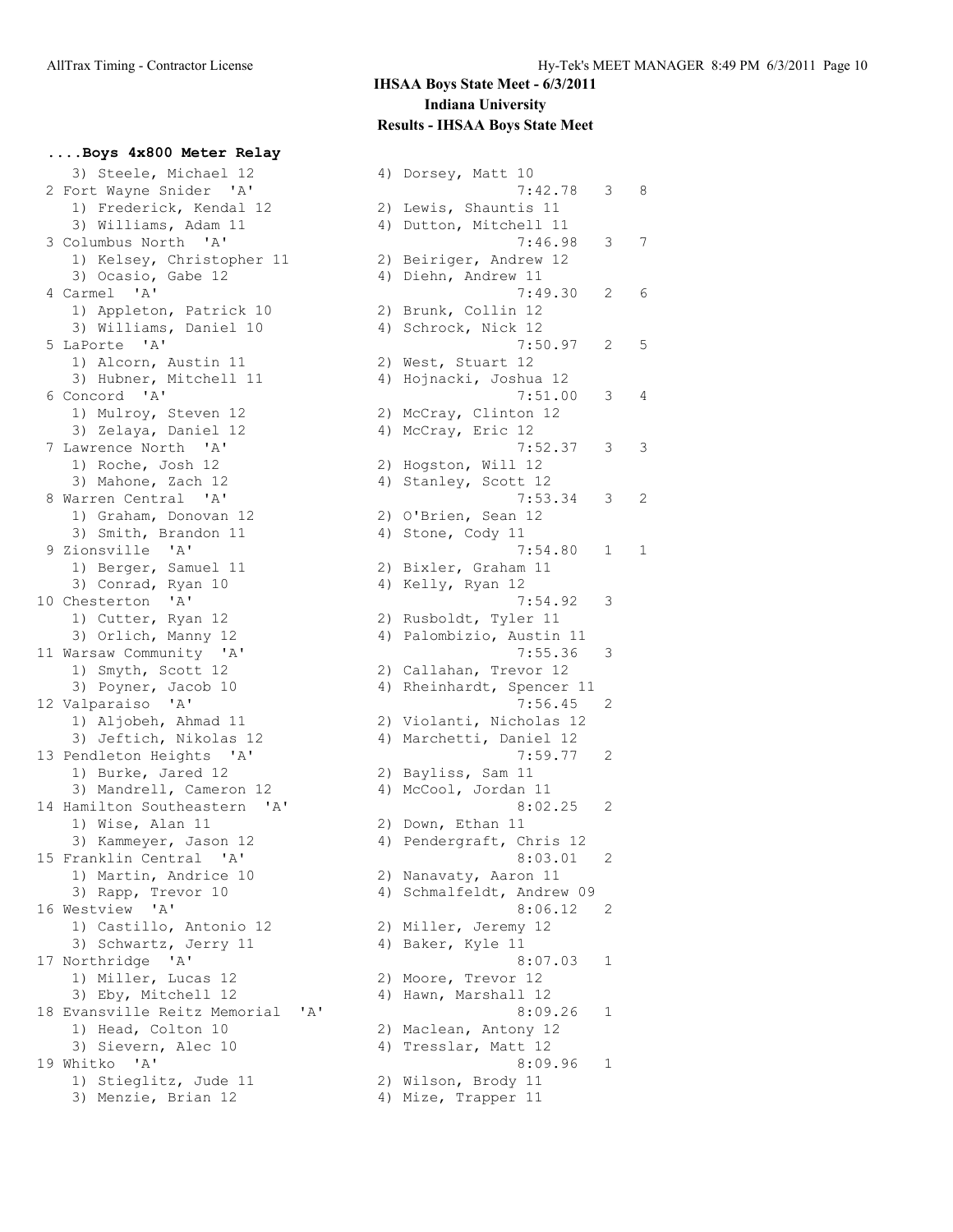## **....Boys 4x800 Meter Relay**

| 20 Homestead 'A'              | 8:12.64<br>$\overline{c}$          |
|-------------------------------|------------------------------------|
| 1) Clark, Christian 12        | 2) Mullins, Kodi 12                |
| 3) Gearhart, Jordan 12        | 4) Kimmel, Logan 12                |
| 21 Center Grove 'A'           | $\overline{2}$<br>8:13.83          |
| 1) Bomber, Max 09             | 2) Martin, Jacob 12                |
| 3) Settle, Parker 11          | 4) Meyer, Ryan 12                  |
| 22 West Noble 'A'             | $\overline{\mathbf{3}}$<br>8:15.47 |
| 1) Handshoe, Kevin 11         | 2) Sheeley, Isaac 11               |
| 3) Ibanzez, Jose 12           | 4) Price, Matt 12                  |
| 23 Bloomington South 'A'      | $\mathbf{1}$<br>8:17.09            |
| 1) Conrad, Mackenzie 11       | 2) Staton, Michael 11              |
| 3) Ehman, Nick 10             | 4) Vidaurri, Eduardo 11            |
| 24 Evansville Harrison 'A'    | 8:17.95<br>1                       |
| 1) Fedolfi, Marshall 12       | 2) Hodges, Patrick 12              |
| 3) Schall, Drew 12            | 4) Weber, Jesse 12                 |
| 25 TH South Vigo 'A'          | $\mathbf{1}$<br>8:23.03            |
| 1) Collier, Matt 12           | 2) Hambrock, Logan 10              |
| 3) Montgomery, Ray 12         | 4) Young, Dale 12                  |
| 26 Bedford North Lawrence 'A' | 8:24.22<br>$\mathbf{1}$            |
| 1) Young, Brian 10            | 2) McCullough, Corbin 10           |
| 3) Orender, Clayton 11        | 4) Williams, Bryce 11              |
| 27 Floyd Central 'A'          | 8:29.84<br>1                       |
| 1) Reynolds, Grant 09         | 2) Wirth, Austin 11                |
| 3) Pepin, Chris 12            | 4) Portwood, Cory 12               |

#### **Boys High Jump**

======================================================================= State: \* 7-01.25 1977 Jeff Woodard, New Albany

| Name                                                                                         | State: * 7-01.25 1977 Jeff Woodard, New Albany<br>Year School | Finals Points |                |
|----------------------------------------------------------------------------------------------|---------------------------------------------------------------|---------------|----------------|
| 1 Christensen, Jonathon 12 Southmont 6-10.00                                                 |                                                               |               | 10             |
| 2 Galloway, Kody 12 Chesterton 6-06.00 8                                                     |                                                               |               |                |
| 3 Caldwell, Taylor 12 Harrison West La 56-06.00                                              |                                                               |               | - 6            |
| 3 Van Dyke, Steven 12 FW North Side J6-06.00                                                 |                                                               |               | 6              |
| 3 Jamerson, Austin 10 Merrillville 56-06.00                                                  |                                                               |               | 6              |
| 6 Wehmiller, Brett 12 New Albany 56-06.00                                                    |                                                               |               | $\overline{4}$ |
| 7 Prentice, Desean 12 Penn                                                                   |                                                               | $J6 - 06.00$  | $\mathsf 3$    |
| 8 Sandlin, Zach and 12 Centerville 56-06.00                                                  |                                                               |               | $\overline{2}$ |
| 9 Kolbe, Stephen 69 Warsaw Community 56-06.00                                                |                                                               |               | $\mathbf{1}$   |
| 10 Blackman, Eric 10 Evansville Harrison 6-04.00                                             |                                                               |               |                |
| 10 Vincent, Chris 10 Princeton Community 6-04.00                                             |                                                               |               |                |
| 10 Smith, Chrisjaan 11 Lawrence Central 6-04.00                                              |                                                               |               |                |
| 13 Jaeger, Nick 11 TH South Vigo J6-04.00                                                    |                                                               |               |                |
| 13 Gary, Herbert 12 Ben Davis 56-04.00                                                       |                                                               |               |                |
| 13 Nibbs, Todd 12 Brownsburg 56-04.00                                                        |                                                               |               |                |
|                                                                                              |                                                               |               |                |
| 16 Zunarelli, Julian 12 Roncalli 16-04.00<br>17 Scott, Dion and 12 South Vermillion 56-04.00 |                                                               |               |                |
| 17 Freeman, Richard                                                                          |                                                               |               |                |
|                                                                                              | 10 Lawrence Central J6-04.00                                  |               |                |
| 19 Robinson, Carrington 10 Fort Wayne Wayne 6-02.00                                          |                                                               |               |                |
| 19 Keller, Stephen 11 Kouts 6-02.00                                                          |                                                               |               |                |
| 19 Aughinbaugh, Corey 12 Oak Hill 6-02.00<br>22 Schott, Will 11 Roncalli 56-02.00            |                                                               |               |                |
|                                                                                              |                                                               |               |                |
| 22 Romanov, Jordan 11 Valparaiso                                                             |                                                               | $J6-02.00$    |                |
| 22 Grigsby, Cameron 11 Salem                                                                 |                                                               | $J6 - 02.00$  |                |
| -- Parhm, Martez                                                                             | 10 Fort Wayne Snider                                          | ΝH            |                |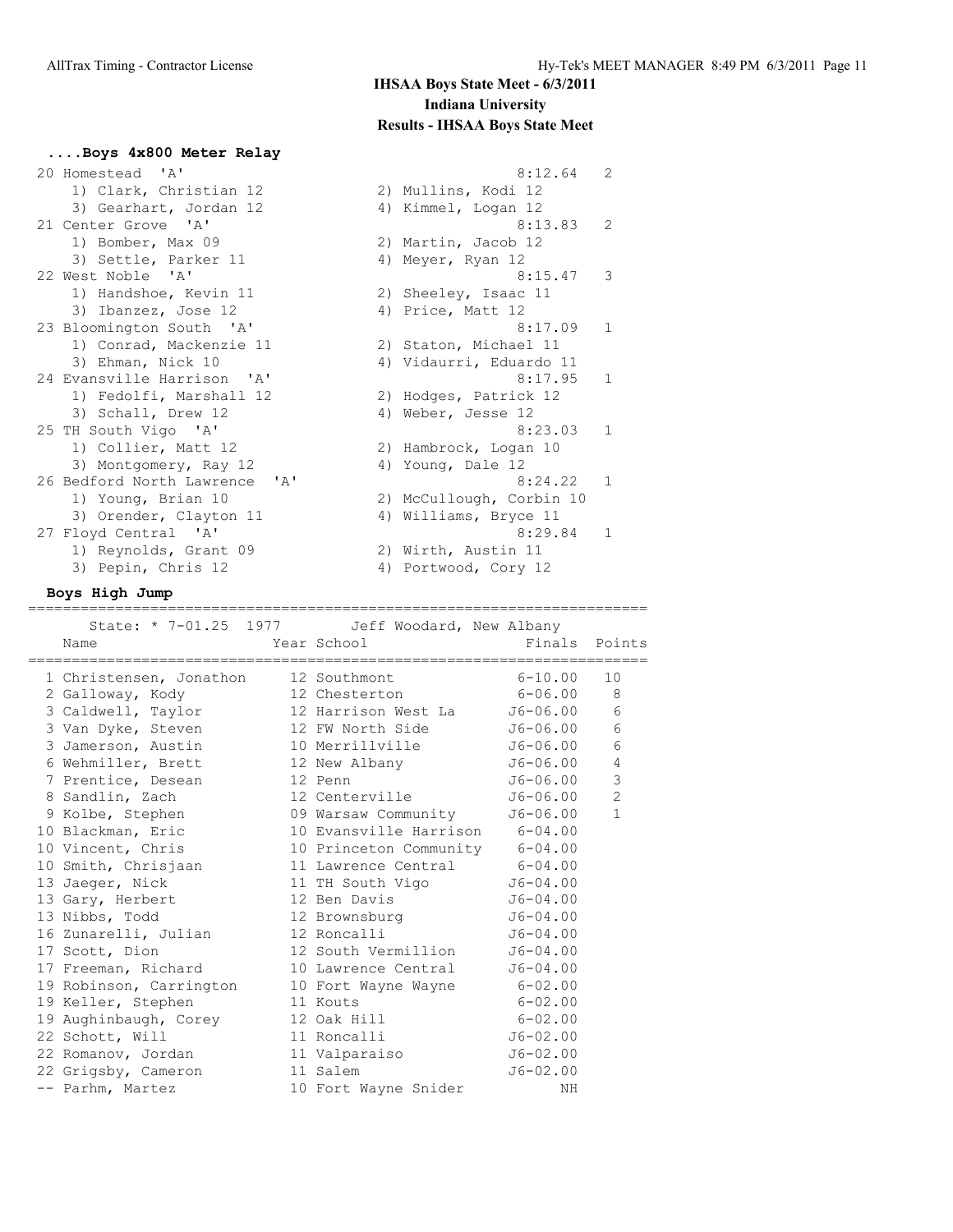### **....Boys High Jump**

| -- Klaybor, Ben  | 12 Wawasee           | ΝH |
|------------------|----------------------|----|
| -- Reilly, Colin | 10 Bloomington South | NH |
| -- Coles, Malik  | 09 Connersville      | NН |

#### **Boys Pole Vault**

======================================================================= State: \* 17-00 6/1/2007 Corey Shank, FW Northrop

| Name<br>================================ | State: * 17-00 6/1/2007 Corey Shank, FW Northrop<br>Year School and the School | Finals Points |                |
|------------------------------------------|--------------------------------------------------------------------------------|---------------|----------------|
| 1 Volz, Drew                             | 12 Bloomington South 16-00.00                                                  |               | 10             |
| 2 Schipper, Dave                         | 12 FW Dwenger                                                                  | J16-00.00     | 8              |
| 3 Batemon, Terry                         | 11 Warren Central                                                              | $15 - 09.00$  | 7              |
| 4 Payne, Chase                           | 12 Homestead J15-09.00                                                         |               | $\sqrt{6}$     |
| 5 Knight, Jake                           | 12 Shelbyville 15-06.00                                                        |               | 5              |
| 6 Johnston, Kyle                         | 11 Penn                                                                        | $15 - 03.00$  | $\sqrt{4}$     |
| 7 Zosso, Justin                          | 11 Chesterton                                                                  | $J15-03.00$   | $\mathfrak{Z}$ |
| 8 Schenck, Robert                        | 12 Ben Davis 515-03.00                                                         |               | $\overline{c}$ |
| 9 Lee, Derrick                           | 12 Plymouth                                                                    | $14 - 09.00$  | $\mathbf{1}$   |
| 10 Easley, Dillon                        | 12 Brownsburg J14-09.00                                                        |               |                |
| 11 Lewis, Robert                         | 11 Ben Davis                                                                   | $14 - 06.00$  |                |
| 12 Robinson, Colton                      | 12 East Central J14-06.00                                                      |               |                |
| 13 Buzzard, Taylor                       | 12 Fort Wayne Snider 14-00.00                                                  |               |                |
| 14 Leibovitz, Jack                       | 12 Lawrence Central J14-00.00                                                  |               |                |
|                                          | 15 Hughes, Joseph 11 TH North Vigo 314-00.00                                   |               |                |
| 16 Woosley, David                        | 10 Evansville Harrison J14-00.00                                               |               |                |
| 16 Tyner, Griffin                        | 12 Hamilton Sou J14-00.00                                                      |               |                |
| 18 Raber, Nathan                         | 10 Westview                                                                    | $J14 - 00.00$ |                |
| 19 Curley, Connor                        | 11 TH North Vigo 13-06.00                                                      |               |                |
| 19 Blackwell, Nick                       | 12 Hamilton Sou                                                                | $13 - 06.00$  |                |
| 21 Fouts, Peter                          | 12 Chesterton                                                                  | $J13 - 06.00$ |                |
| 21 Schulthies, Blake                     | 12 Northeast Dubois                                                            | $J13 - 06.00$ |                |
| 21 Alkotob, Umron                        | 12 Mishawaka                                                                   | $J13 - 06.00$ |                |
| 24 Brady, Brian                          | 12 Brown County                                                                | $J13 - 06.00$ |                |
| 24 Markiewicz, Jake                      | 12 Lake Central                                                                | $J13 - 06.00$ |                |
| 24 McConnell, Clay                       | 12 Southridge                                                                  | $J13 - 06.00$ |                |
| -- Hoke, Andrew                          | 12 Silver Creek                                                                | NH            |                |
|                                          |                                                                                |               |                |

#### **Boys Long Jump**

============================================================================ State: \* 24-07.75 1995 Frank Young, Kokomo Name **The Year School** Finals Wind Points ============================================================================ 1 Alsup, John 12 Kokomo 22-08.50(-2.7) FOUL(-2.8) 22-04.25(-2.7) 23-07.25(-0.4) FOUL FOUL 2 Chain, Larry 12 Southwood 23-04.25 -1.6 8 21-05.50(-0.5) 22-08(-1.3) 22-06(-2.9) 23-04.25(-1.6) 22-11.50(-1.8) FOUL(-1.6) 3 Jackson, Shawn 11 Emmerich Manual 22-05.00 -1.4 7 FOUL 22-05(-1.4) 22-02.50(-1.6) FOUL 22-02(-2.6) FOUL 4 Anderson, Dylan 12 Bloomington North 22-04.25 -0.2 6 21-09.75(-2.1) 21-08.75(-2.7) FOUL(-1.4) 22-04.25(-0.2) 22-03.25(-1.4) 21-04.50(-0.7) 5 Beverly, Ray 11 Pike 22-00.75 -0.5 5 22-00(-1.9) 21-10.75(-2.1) 21-05.75(-0.0) 22-00.75(-0.5) 21-07.25(-0.8) 21-00.75(-2.3) 6 Robinson-berry, Eric 12 Warren Central 21-11.75 -0.5 4 20-03.50(-2.7) 21-05(-1.9) 21-11.75(-0.5) 21-09(-1.2) 21-01.75(-2.0) 21-04.50(-1.6)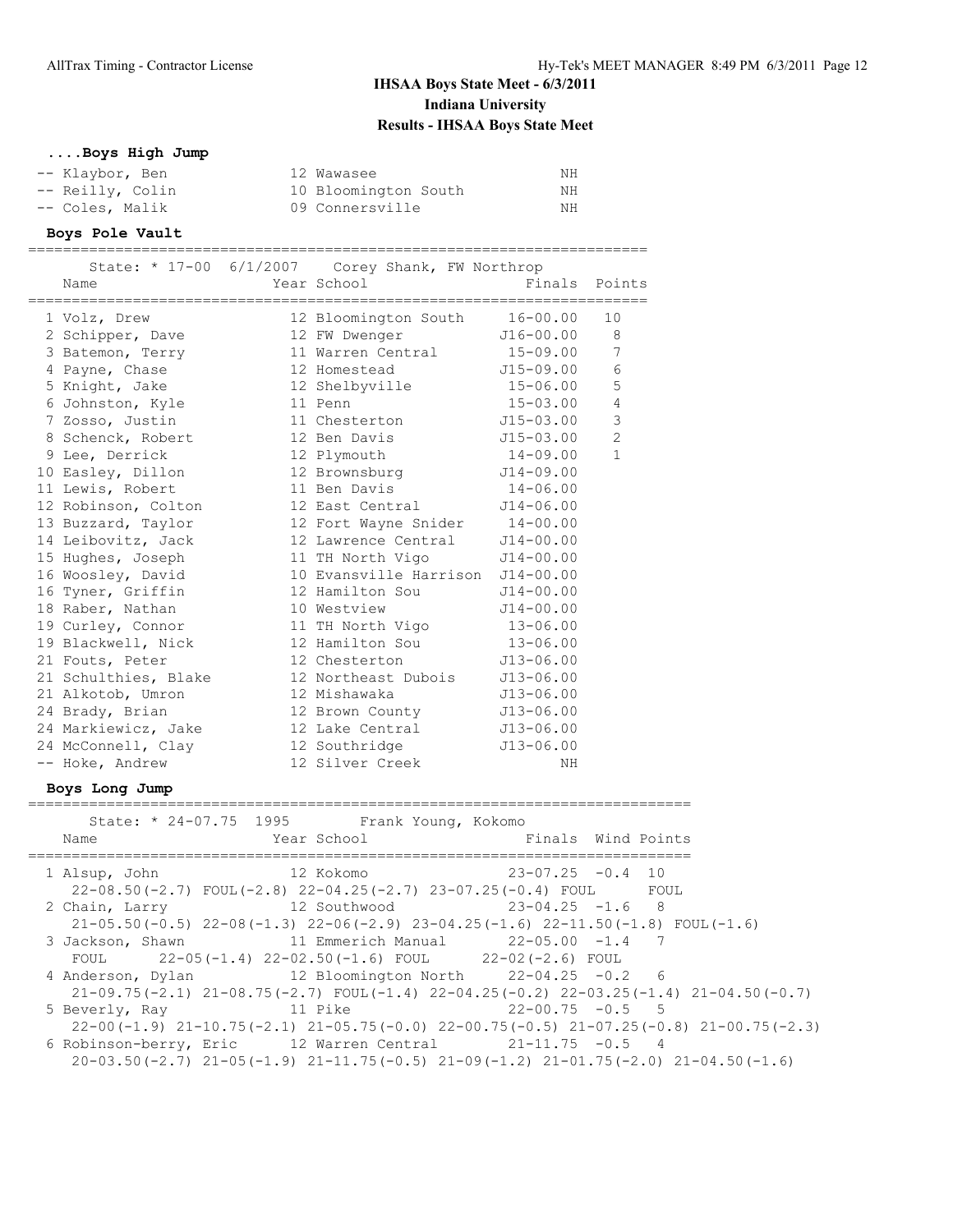## **....Boys Long Jump**

| 7 Roberts, Errick 10 Ben Davis 21-10.75 -0.5 3                                                                                     |                                                                                             |                    |   |
|------------------------------------------------------------------------------------------------------------------------------------|---------------------------------------------------------------------------------------------|--------------------|---|
|                                                                                                                                    | $21-06(-0.8)$ $21-06.25(-1.6)$ $21-00(-1.1)$ $21-05(-0.1)$ $21-08.75(0.5)$ $21-10.75(-0.5)$ |                    |   |
| 8 Brown, Kevin 11 Lawrence Central 21-09.25 -0.7                                                                                   |                                                                                             |                    | 2 |
|                                                                                                                                    | $21-09.25(-0.7)$ $20-07(-0.9)$ $21-08(-0.9)$ $FOUT(-0.6)$ $19-04.75(-2.3)$ $20-07(-0.1)$    |                    |   |
| 9 Smith, Trey 12 Castle 21-06.25 -0.6 1                                                                                            |                                                                                             |                    |   |
|                                                                                                                                    | $19-11.75(-1.7)$ $19-04(-1.3)$ $21-06.25(-0.6)$ $21-03.50(-0.5)$ PASS PASS                  |                    |   |
|                                                                                                                                    |                                                                                             |                    |   |
| 10 Galloway, Kody 12 Chesterton 21-06.00 0.1<br>21-06(0.1) 21-02.50(-2.0) FOUL(-2.2) PASS PASS FOUL                                |                                                                                             |                    |   |
| 11 Mikell, Devyn 10 Avon                                                                                                           |                                                                                             |                    |   |
|                                                                                                                                    | 21-05.00 -1.5<br>21-05.00 -1.5<br>Prescacin, Juwan 30.00 -1.5                               |                    |   |
| 12 Brescacin, Juwan 12 Culver Academies 21-04.00 -1.3                                                                              |                                                                                             |                    |   |
| $21-03(-0.6)$ $20-00(-1.7)$ $21-04(-1.3)$                                                                                          |                                                                                             |                    |   |
| 13 Hayden, David 12 Fort Wayne Wayne 21-01.50 -0.5                                                                                 |                                                                                             |                    |   |
| $20-08(-1.4)$ $20-08.25(-1.0)$ $21-01.50(-0.5)$                                                                                    |                                                                                             |                    |   |
| 14 Gough, Jarrid 12 Zionsville                                                                                                     |                                                                                             | $21-00.00 -1.8$    |   |
| $21-00(-1.8)$ $20-01.50(-2.6)$ $20-06.50(0.1)$                                                                                     |                                                                                             |                    |   |
| 15 Martin, Jeremy 12 Jeffersonville 20-10.75 -0.2                                                                                  |                                                                                             |                    |   |
| $20-10.75(-0.2)$ $20-06.50(-0.3)$ $20-07(-1.6)$                                                                                    |                                                                                             |                    |   |
| 16 Romanov, Jordan 11 Valparaiso                                                                                                   |                                                                                             | $20 - 10.25 - 0.5$ |   |
| 20-10.25(-0.5) 20-06.25(-2.6) FOUL                                                                                                 |                                                                                             |                    |   |
| 17 Bernard, Aquid 12 Crown Point 20-08.25 -1.0                                                                                     |                                                                                             |                    |   |
| $20-00.75(-2.2)$ 19-02(-2.0) 20-08.25(-1.0)                                                                                        |                                                                                             |                    |   |
| 18 Christensen, Taylor 10 Hamilton Sou 20-07.25 -2.7                                                                               |                                                                                             |                    |   |
| FOUL 20-07.25(-2.7) FOUL                                                                                                           |                                                                                             |                    |   |
| 19 Brenneman, Joshua 11 Bremen 19 20-06.50 -1.5                                                                                    |                                                                                             |                    |   |
| $20 - 06.50 (-1.5)$ 19-05(-1.0) 19-03.25(-1.4)                                                                                     |                                                                                             |                    |   |
| 20 Terbrack, William 12 Mt. Vernon 20-06.25 -0.7                                                                                   |                                                                                             |                    |   |
| FOUL 20-06.25(-0.7) FOUL                                                                                                           |                                                                                             |                    |   |
| 21 Chambers, Derek 12 North Knox 20-03.25 -0.1                                                                                     |                                                                                             |                    |   |
| $19-10.75(-1.2)$ $20-00(-1.5)$ $20-03.25(-0.1)$                                                                                    |                                                                                             |                    |   |
| 22 Shillings, Chris 12 Columbus North 20-01.25 -1.6                                                                                |                                                                                             |                    |   |
| FOUL FOUL $20-01.25(-1.6)$                                                                                                         |                                                                                             |                    |   |
| 23 Scott, Chase $10$ Jeffersonville $20-00.75$ -0.9                                                                                |                                                                                             |                    |   |
| $19-10.75(-3.4)$ $19-11.75(-2.3)$ $20-00.75(-0.9)$                                                                                 |                                                                                             |                    |   |
| 24 Thomas, Isaiah 10 Morgan Township 19-11.75 -2.1                                                                                 |                                                                                             |                    |   |
| $19-11.75(-2.1)$ $19-10.25(-2.4)$ FOUL $(0.1)$                                                                                     |                                                                                             |                    |   |
| 25 Brown, Adam 12 Lake Central 19-10.00 -2.1                                                                                       |                                                                                             |                    |   |
| FOUL $(-0.4)$ 19-10 $(-2.1)$ 19-09 $(-1.0)$                                                                                        |                                                                                             |                    |   |
|                                                                                                                                    |                                                                                             |                    |   |
| 26 Parker, Dontell 09 Heritage 19-02.25 -1.3<br>18-07(-0.2) 18-11.25(-0.6) 19-02.25(-1.3)<br>-- Ellis, Patrick 12 Shelbyville FOUL |                                                                                             |                    |   |
|                                                                                                                                    |                                                                                             |                    |   |
| FOUL<br>FOUL<br>FOUL                                                                                                               |                                                                                             |                    |   |

### **Boys Shot Put**

| State: $* 66-08.50 1997$<br>Name | Jeremy Allen, Pike<br>Year School                             | Finals Points |                |
|----------------------------------|---------------------------------------------------------------|---------------|----------------|
| 1 Bradley, Anthony               | 12 North Central                                              | 62-06.00 10   |                |
| 2 Jones, John                    | 57-09 62-06 FOUL 58-11.50 FOUL 62-01.25<br>11 The Howe School | $62 - 04.50$  | - 8            |
| 3 Hull, Gabe                     | 12 Bloomington South                                          | $61 - 07.00$  | $\overline{7}$ |
| 57-02.75 61-07 FOUL FOUL FOUL    | 58-10.50 61-06.25 FOUL 59-01.25 62-04.50 61-01.50<br>FOUL.    |               |                |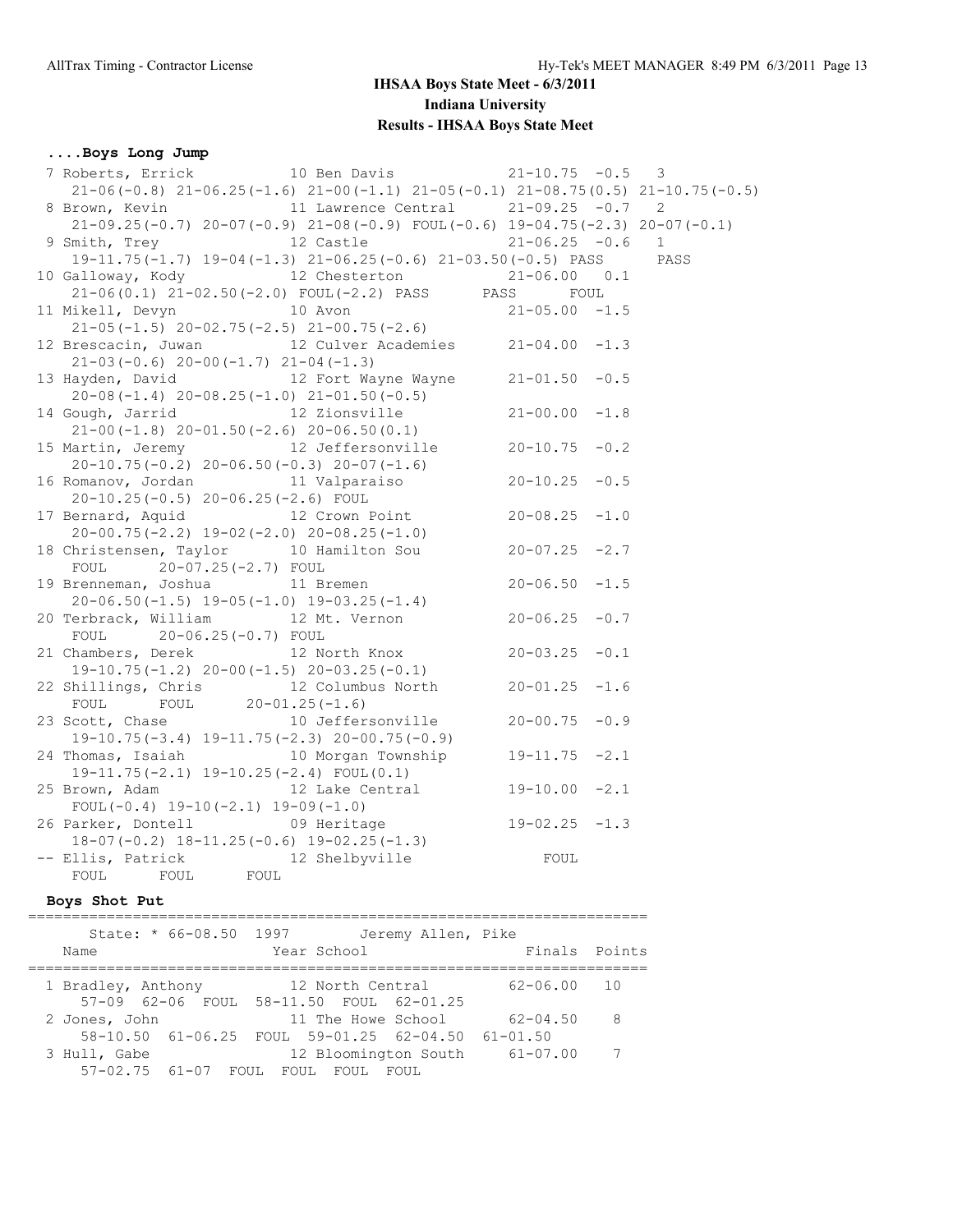## **....Boys Shot Put**

| 4 Harley, Kevin (kris) 12 Warren Central 61-05.75 6                                               |                |                |
|---------------------------------------------------------------------------------------------------|----------------|----------------|
| 58-02.25 FOUL 61-05.75 FOUL FOUL FOUL                                                             |                |                |
| 5 Gerding, Travis 12 Huntington North 60-11.00 5<br>55-11.50 58-09.50 59-04 60-11 60-02.50 FOUL   |                |                |
|                                                                                                   |                |                |
| 6 Walter, Jake 12 Fairfield 56-11.50 4<br>54-01.75 52-08.50 54-11.50 56-11.50 52-07.25 55-01      |                |                |
|                                                                                                   |                |                |
|                                                                                                   | $56 - 05.75$   | $\mathfrak{Z}$ |
| 7 Daniels, Brandon 11 Goshen 56-05.75<br>55-10.50 55-06.50 54-02.50 FOUL 54-09.50 56-05.75        |                |                |
| 8 Little, Joey 11 Portage                                                                         | $55 - 02.50$ 2 |                |
|                                                                                                   |                |                |
| 54-00.75 FOUL 55-02.50 52-04.25 FOUL FOUL<br>9 De St. Jean, Derek 12 Hanover Central 53-10.25 1   |                |                |
| 52-11.25 53-10.25 FOUL 52-07.25 FOUL 52-08.75                                                     |                |                |
| 10 Smith, Josh 11 Avon 53-09.50<br>FOUL 53-09.50 50-08.75 FOUL 51-03.25 47-11.75                  |                |                |
|                                                                                                   |                |                |
| 11 Newton, Langston 11 Carmel 53-08.00                                                            |                |                |
|                                                                                                   |                |                |
| 53-00.75 53-08 FOUL<br>12 Davis, Thomas 12 SB St Joseph's 53-05.75<br>53-01.25 50-07.50 53-05.75  |                |                |
|                                                                                                   |                |                |
| 13 Brown, Jamar 12 Lawrence North 53-04.50<br>53-04.50 52-07.50 51-09.75                          |                |                |
|                                                                                                   |                |                |
| 14 Flynn, Reilly 12 Bloomington South 52-05.25                                                    |                |                |
|                                                                                                   |                |                |
| 51-09 52-05.25 FOUL<br>15 Braunecker, Ben 11 Forest Park 52-03.25                                 |                |                |
| $52-03.25$ $51-02.25$ FOUL                                                                        |                |                |
| 16 Barnhart, Quentin 12 North Judson 52-00.50                                                     |                |                |
| 52-00.50 51-07.50 51-03.50                                                                        |                |                |
| 17 Ruddick, Luke 12 Bloomington North 51-06.25                                                    |                |                |
| FOUL FOUL 51-06.25                                                                                |                |                |
| 18 Greenwald, Jesse 12 Decatur Central 51-05.00<br>FOUL 51-05 50-10.50                            |                |                |
|                                                                                                   |                |                |
| 19 Lillard, Briar 12 Danville Community 51-03.75                                                  |                |                |
| 50-02.75 47-05.50 51-03.75                                                                        |                |                |
| 20 Day, Sheldon 11 Warren Central 51-02.25                                                        |                |                |
|                                                                                                   |                |                |
| )ay, Sneruon<br>51-02.25 FOUL FOUL<br>Licens. Kenneth 12 Yorktown 50-06.00<br>21 Higgins, Kenneth |                |                |
|                                                                                                   |                |                |
| 50-06 50-04 FOUL<br>22 Snyder, Chase 11 DeKalb 50-02.75                                           |                |                |
| $47-06.25$ $50-02.75$ $49-00.50$                                                                  |                |                |
|                                                                                                   |                |                |
| 23 Ball, Trent 12 South Spencer 49-08.75<br>49-08.75 46-07.50 FOUL                                |                |                |
| 24 Kral, Tyler 11 Crown Point 49-08.50                                                            |                |                |
| 48-06 47-06.50 49-08.50                                                                           |                |                |
| 25 Davis, Lee<br>10 TH North Vigo                                                                 | $49 - 04.75$   |                |
| FOUL 49-04.75<br>FOUL                                                                             |                |                |
| 12 Franklin Central<br>26 Lantz, Jared                                                            | 49-03.75       |                |
| 47-03.25 FOUL 49-03.75                                                                            |                |                |
| -- Redding, Reginald<br>12 North Central                                                          |                |                |
| FOUL FOUL FOUL                                                                                    | FOUL           |                |
|                                                                                                   |                |                |
|                                                                                                   |                |                |

**Boys Discus Throw**

|      | State: * 217-01 1993 |  |             | John Schulte, Hanover Central |               |  |
|------|----------------------|--|-------------|-------------------------------|---------------|--|
| Name |                      |  | Year School |                               | Finals Points |  |
|      |                      |  |             |                               |               |  |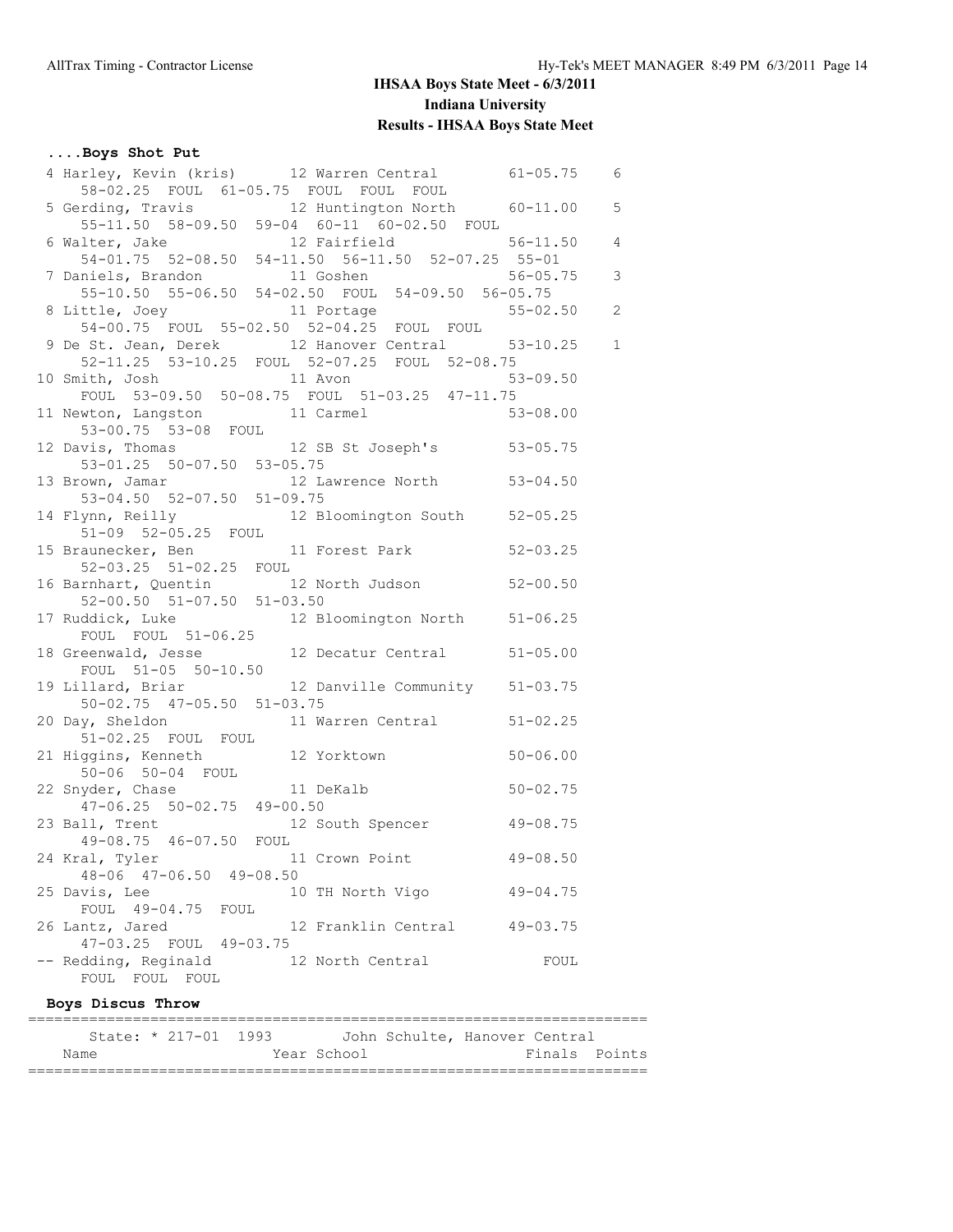#### **....Boys Discus Throw** 1 Hull, Gabe 12 Bloomington South 200-05 10 155-11 184-06 199-02 200-05 198-01 FOUL 2 Gerding, Travis 12 Huntington North 184-09 8 171-08 FOUL 172-04 174-11 184-09 171-00 3 Newton, Langston 11 Carmel 183-02 7 161-11 162-08 162-05 183-02 180-04 169-05 4 Jones, John 11 The Howe School 181-02 6 FOUL 181-02 FOUL 157-01 160-11 179-03 5 Micozzi, Elias 12 South Bend Riley 180-07 5 169-04 177-01 177-03 161-04 176-11 180-07 6 Reiff, Caleb 12 Zionsville 176-09 4 166-01 156-00 159-09 171-03 176-09 FOUL 7 Snyder, Chase 11 DeKalb 174-04 3 164-07 158-04 174-04 FOUL FOUL 165-06 8 Brown, Jamar 12 Lawrence North 171-10 2 171-10 FOUL FOUL 168-00 160-00 155-08 9 De St. Jean, Derek 12 Hanover Central 170-04 1 162-04 155-02 159-08 165-06 170-04 167-11 10 Herman, Jimmy 11 Carmel 166-06 162-04 144-03 157-01 158-02 166-06 157-05 11 Mays, Victor 12 Ben Davis 162-01 160-01 160-00 162-01 12 Ripke, Joel 12 Lafayette Jefferson 161-11 1982, 0001<br>161-11 FOUL FOUL 13 Donson, Blake 12 Eastern (Greentown) 160-04 152-00 160-04 FOUL 14 Dean, Eric 12 Southport 159-07 FOUL FOUL 159-07 15 Rouch, Jake 12 Cass 158-10 150-07 158-10 142-06 16 Robinson, Gelon Lake Central 158-06 147-06 151-11 158-06 17 Godfrey, Eric 12 Fort Wayne Snider 152-00 149-11 152-00 FOUL 17 Sosnowski, Chris 11 Greenfield-Central 152-00 17 Sosnowski, Chris<br>127-00 152-00 142-03 19 Rice, Nick 12 Greenwood Community 150-01 FOUL 150-01 FOUL 20 McCrory, Kevin 12 Jennings County 146-06 FOUL 146-06 FOUL 21 Kinnaird, Caleb 12 Evansville North 144-02 114-10 FOUL 144-02 22 Wright, Trevor 11 Fort Wayne Northrop 139-06 139-06 FOUL 127-03 23 Hunsley, Chet 12 Morgan Township 139-04 FOUL 139-04 138-08<br>24 Mancuso, Alex 12 Jeffersonville 137-10 FOUL 137-10 FOUL 25 Welage, Benjamin 12 Vincennes Rivet 135-01 FOUL 126-04 135-01 26 Brandon, Aaron 11 Centerville 132-06 112-11 132-06 125-04 27 Schnell, Travis 10 Forest Park 118-06 117-07 FOUL 118-06